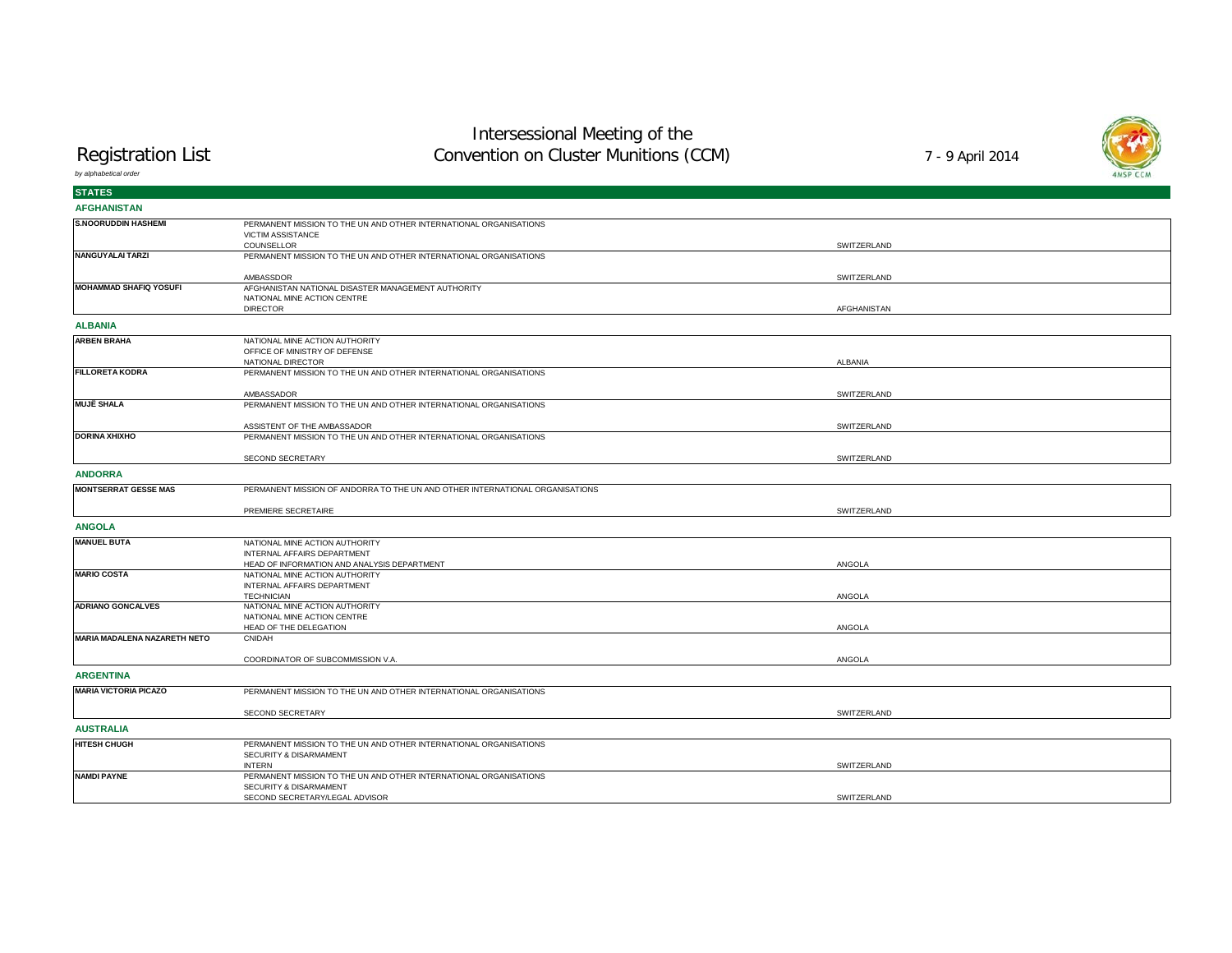## **AUSTRIA**

| ------                        |                                                                                 |                    |
|-------------------------------|---------------------------------------------------------------------------------|--------------------|
| <b>KARL PRUMMER</b>           | PERMANENT MISSION TO THE UN AND OTHER INTERNATIONAL ORGANISATIONS               |                    |
|                               | MINISTER PLENIPOTENTIARY                                                        | SWITZERLAND        |
| PETER STEINER                 | PERMANENT MISSION TO THE UN AND OTHER INTERNATIONAL ORGANISATIONS               |                    |
|                               | SECURITY & DISARMAMENT                                                          |                    |
| <b>CAROLINE WÖRGÖTTER</b>     | MILAD<br>MISSION PERMANENTE AUPRÈS DE L'ONU ET DES ORGANSATIONS INTERNATIONALES | SWITZERLAND        |
|                               |                                                                                 |                    |
|                               | COUNSELLOR                                                                      | SWITZERLAND        |
| <b>BANGLADESH</b>             |                                                                                 |                    |
| <b>KAZI MUNTASHIR MURSHED</b> | PERMANENT MISSION TO THE UN AND OTHER INTERNATIONAL ORGANISATIONS               |                    |
|                               | DEPARTMENT FOR DISARMAMENT AND NON-PROLIFERATION                                |                    |
|                               | SECOND SECRETARY                                                                | SWITZERLAND        |
| <b>BELGIUM</b>                |                                                                                 |                    |
| <b>MARIE-FRANCE ANDRE</b>     | MINISTRY OF FOREIGN AFFAIRS (MFA)                                               |                    |
|                               | DIRECTOR DISARMAMANENT AND NON PROLIFERATION                                    | <b>BELGIUM</b>     |
| <b>LODE DEWAEGHENEIRE</b>     | ARMED FORCES HQ                                                                 |                    |
|                               | ARMS CONTROL AND DISARMAMENT                                                    |                    |
|                               | MIL ADVISOR HUMANITARIAN DISARMAMENT                                            | <b>BELGIUM</b>     |
| <b>PIERRE GILLON</b>          | PERMANENT MISSION TO THE UN AND OTHER INTERNATIONAL ORGANISATIONS               |                    |
|                               | PR OF BELGIUM                                                                   | SWITZERLAND        |
| <b>BENIN</b>                  |                                                                                 |                    |
| <b>MAURILLE BIAOU</b>         | PERMANENT MISSION TO THE UN AND OTHER INTERNATIONAL ORGANISATIONS               |                    |
|                               |                                                                                 |                    |
|                               | CONSEILLER                                                                      | SWITZERLAND        |
| <b>ELOI LAOUROU</b>           | PERMANENT MISSION TO THE UN AND OTHER INTERNATIONAL ORGANISATIONS               |                    |
|                               | AMBASSADEUR ADJOINT                                                             | SWITZERLAND        |
| <b>SÉRAPHIN LISSASSI</b>      |                                                                                 |                    |
|                               | AMBASSADEUR                                                                     |                    |
| MARIE-CLAIRE OUOROU GUIWA     | PERMANENT MISSION TO THE UN AND OTHER INTERNATIONAL ORGANISATIONS               | SWITZERLAND        |
|                               |                                                                                 |                    |
|                               | MINISTRE CONSEILLER                                                             | SWITZERLAND        |
| MIREILLE JOSELYNE TOMETY      | PERMANENT MISSION TO THE UN AND OTHER INTERNATIONAL ORGANISATIONS               |                    |
|                               | <b>ATTACHÉE</b>                                                                 | SWITZERLAND        |
| <b>BOSNIA AND HERZEGOVINA</b> |                                                                                 |                    |
| <b>MILOS PRICA</b>            | PERMANENT MISSION TO THE UN AND OTHER INTERNATIONAL ORGANISATIONS               |                    |
|                               | <b>DISARMAMENT</b>                                                              | <b>BOSNIA AND</b>  |
|                               | AMBASSADOR, PR                                                                  | <b>HERZEGOVINA</b> |
| <b>BULGARIA</b>               |                                                                                 |                    |
| <b>PLAMEN GEORGIEV</b>        | MINISTRY OF FOREIGN AFFAIRS (MFA)                                               |                    |
|                               | ARMS CONTROL AND COUNTER PROLIFERATION                                          |                    |
|                               | FIRST SECRETARY                                                                 | <b>BULGARIA</b>    |
| <b>IVAN PIPERKOV</b>          | PERMANENT MISSION TO THE UN AND OTHER INTERNATIONAL ORGANISATIONS               |                    |
|                               | AMBASSADOR, PERMANENT REPRESENTATIVE                                            | SWITZERLAND        |
| <b>DRAGOMIR ZAKOV</b>         | PERMANENT MISSION TO THE UN AND OTHER INTERNATIONAL ORGANISATIONS               |                    |
|                               | FIRST SECRETARY                                                                 | SWITZERLAND        |
| <b>BURUNDI</b>                |                                                                                 |                    |
| <b>LÉONCE MUSAVYI</b>         |                                                                                 |                    |
|                               | NATIONAL MINE ACTION AUTHORITY<br>SECURITY POLICY DEPARTMENT                    |                    |
|                               | DIRECTEUR DAHMI                                                                 | <b>BURUNDI</b>     |
|                               |                                                                                 |                    |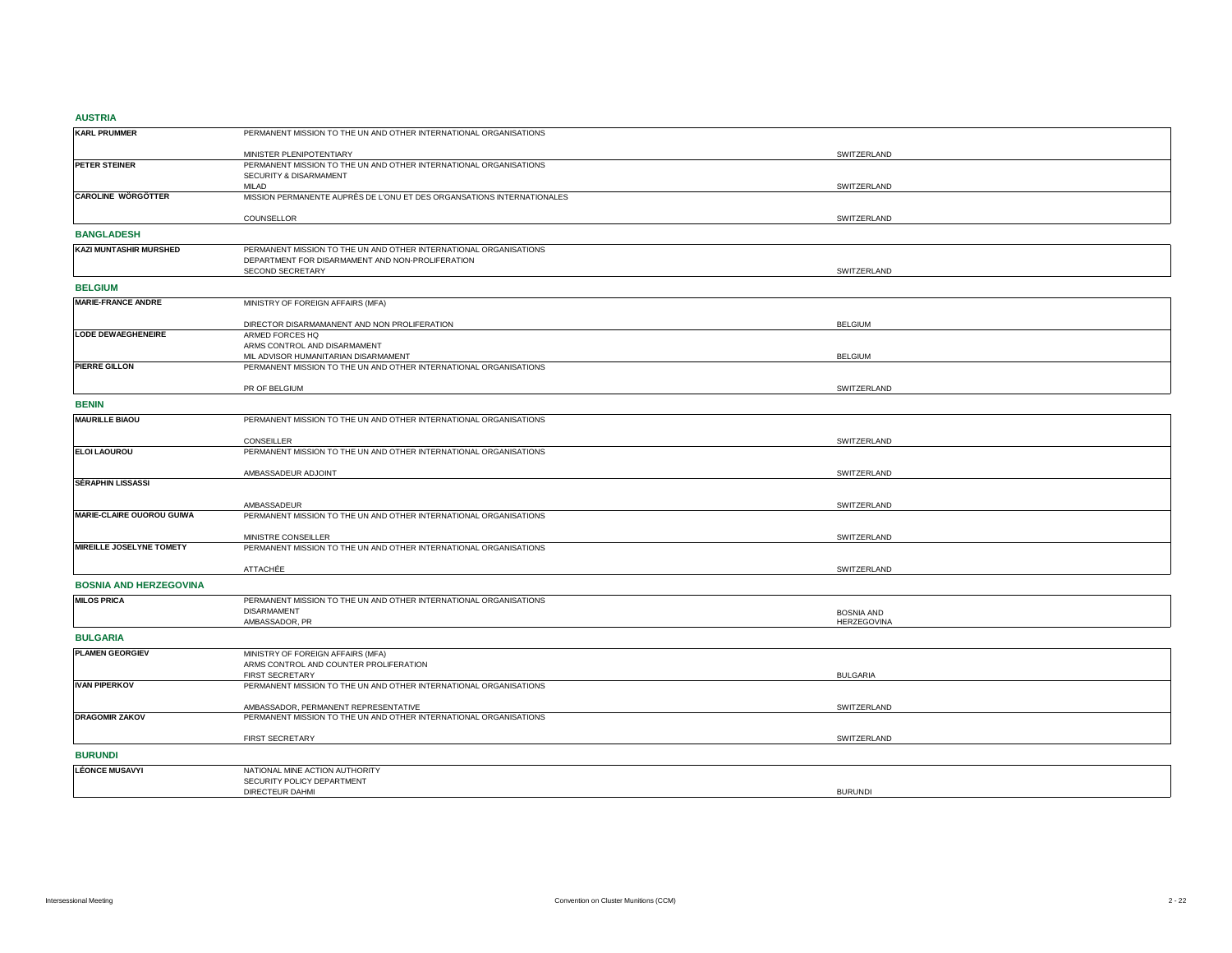## **CAMBODIA**

| <b><i><u>CAMBODIA</u></i></b> |                                                                                                           |             |  |
|-------------------------------|-----------------------------------------------------------------------------------------------------------|-------------|--|
| <b>ROTHA CHAN</b>             | OFFICE OF THE COUNCIL OF MINISTERS                                                                        |             |  |
|                               | CAMBODIAN MINE ACTION AND VICTIM ASSISTANCE AUTHORITY (CMAA)                                              |             |  |
|                               | DEPUTY SECRETARY GENERAL OF THE CMAA                                                                      | CAMBODIA    |  |
| <b>SAMOL NEY</b>              | PERMANENT MISSION TO THE UN AND OTHER INTERNATIONAL ORGANISATIONS                                         |             |  |
|                               | AMBASSDOR/HEAD OF MISSION                                                                                 | SWITZERLAND |  |
| SOPHAKMONKOL PRUM             | NATIONAL MINE ACTION AUTHORITY                                                                            |             |  |
|                               | NATIONAL MINE ACTION CENTRE                                                                               |             |  |
|                               | DEPUTY SECRETARY GENERAL                                                                                  | CAMBODIA    |  |
| <b>CAMEROON</b>               |                                                                                                           |             |  |
|                               |                                                                                                           |             |  |
| YVES ALEXANDRE CHOUALA        | MINISTRY OF EXTERNAL RELATIONS                                                                            |             |  |
|                               | DIVISION DES AFFAIRES JURIDIQUES, DES LIAISONS ET DE LA DOCUMENTATION<br><b>DIPLOMATE</b>                 | CAMEROON    |  |
|                               |                                                                                                           |             |  |
| <b>CANADA</b>                 |                                                                                                           |             |  |
| <b>KELLY ANDERSON</b>         | MINISTRY OF FOREIGN AFFAIRS AND TRADE                                                                     |             |  |
|                               | PERMANENT MISSION TO THE UN AND OTHER INTERNATIONAL ORGANISATIONS                                         |             |  |
|                               | COUNSELLOR, DEPUTY PERMANENT REPRESENTATIVE (CD)                                                          | SWITZERLAND |  |
| <b>ALISON BOTTOMLEY</b>       | MINISTRY OF FOREIGN AFFAIRS AND TRADE                                                                     |             |  |
|                               | PERMANENT MISSION TO THE UN AND OTHER INTERNATIONAL ORGANISATIONS<br>JUNIOR POLICY OFFICER                | SWITZERLAND |  |
| KIMBERLY-LIN JOSLIN           | MINISTRY OF FOREIGN AFFAIRS AND TRADE                                                                     |             |  |
|                               |                                                                                                           |             |  |
|                               | SENIOR POLICY ADVISOR (CONVENTIONAL WEAPONS)                                                              | CANADA      |  |
| ELSA MOUELHI-RONDEAU          | MINISTRY OF FOREIGN AFFAIRS AND TRADE                                                                     |             |  |
|                               | PERMANENT MISSION TO THE UN AND OTHER INTERNATIONAL ORGANISATIONS                                         |             |  |
|                               | SECOND SECRETARY                                                                                          | SWITZERLAND |  |
| <b>CHAD</b>                   |                                                                                                           |             |  |
| <b>AWADA ANGUI</b>            | PERMANENT MISSION TO THE UN AND OTHER INTERNATIONAL ORGANISATIONS                                         |             |  |
|                               |                                                                                                           |             |  |
|                               | PREMIER CONSEILLER                                                                                        | SWITZERLAND |  |
| <b>OUARDOUGOU BOLLOU</b>      | MINISTRY OF PLANNING AND INVESTMENT                                                                       |             |  |
|                               | NATIONAL MINE ACTION CENTRE                                                                               |             |  |
| <b>MOUSSA ALI SOULTANI</b>    | COORDONNATEUR CENTRE DEMINAGE<br><b>ADMINISTRATION</b>                                                    | CHAD        |  |
|                               | MINE ACTION PROGRAMME                                                                                     |             |  |
|                               | GESTIONNAIRE / ADMINISTRATEUR                                                                             | CHAD        |  |
| <b>CHILE</b>                  |                                                                                                           |             |  |
| JUAN PABLO JARA               | OFFICE OF GOVERNMENT                                                                                      |             |  |
|                               | OFFICE OF MINISTRY OF DEFENSE                                                                             |             |  |
|                               | <b>DESK OFFICER</b>                                                                                       | CHILE       |  |
| <b>JUAN MENDOZA</b>           | NATIONAL DEMINING CENTER                                                                                  |             |  |
|                               | NATIONAL DEMINING COMMISSION                                                                              |             |  |
|                               | MINISTERIO DE DEFENSA                                                                                     | CHILE       |  |
| <b>CHINA</b>                  |                                                                                                           |             |  |
| <b>XU WENLI</b>               | MISSION PERMANENTE AUPRÈS DE L'ONU ET DES ORGANSATIONS INTERNATIONALES                                    |             |  |
|                               | ARMS CONTROL AND DISARMAMENT                                                                              |             |  |
|                               | THIRD SECRETARY                                                                                           | SWITZERLAND |  |
| <b>COLOMBIA</b>               |                                                                                                           |             |  |
| <b>DANIEL ÁVILA</b>           |                                                                                                           |             |  |
|                               | PRESIDENTIAL PROGRAM FOR MINE ACTION<br>ARMS CONTROL AND DISARMAMENT                                      |             |  |
|                               | MINISTER-COUNSELLOR                                                                                       | COLOMBIA    |  |
| FRANSISCO GONZALEZ            | PERMANENT MISSION TO THE UN AND OTHER INTERNATIONAL ORGANISATIONS                                         |             |  |
|                               | ARMS CONTROL AND DISARMAMENT                                                                              |             |  |
|                               | MINISTER-COUNSELLOR                                                                                       | SWITZERLAND |  |
| JUAN JOSE QUINTANA            | MINISTRY OF FOREIGN AFFAIRS (MFA)                                                                         |             |  |
|                               |                                                                                                           |             |  |
| <b>LAURA STIPANOVIC</b>       | EMBASSADOR, PERMANENT REPRESENTATIVE<br>PERMANENT MISSION TO THE UN AND OTHER INTERNATIONAL ORGANISATIONS | SWITZERLAND |  |
|                               | ARMS CONTROL AND DISARMAMENT                                                                              |             |  |
|                               | <b>INTERN</b>                                                                                             | SWITZERLAND |  |
|                               |                                                                                                           |             |  |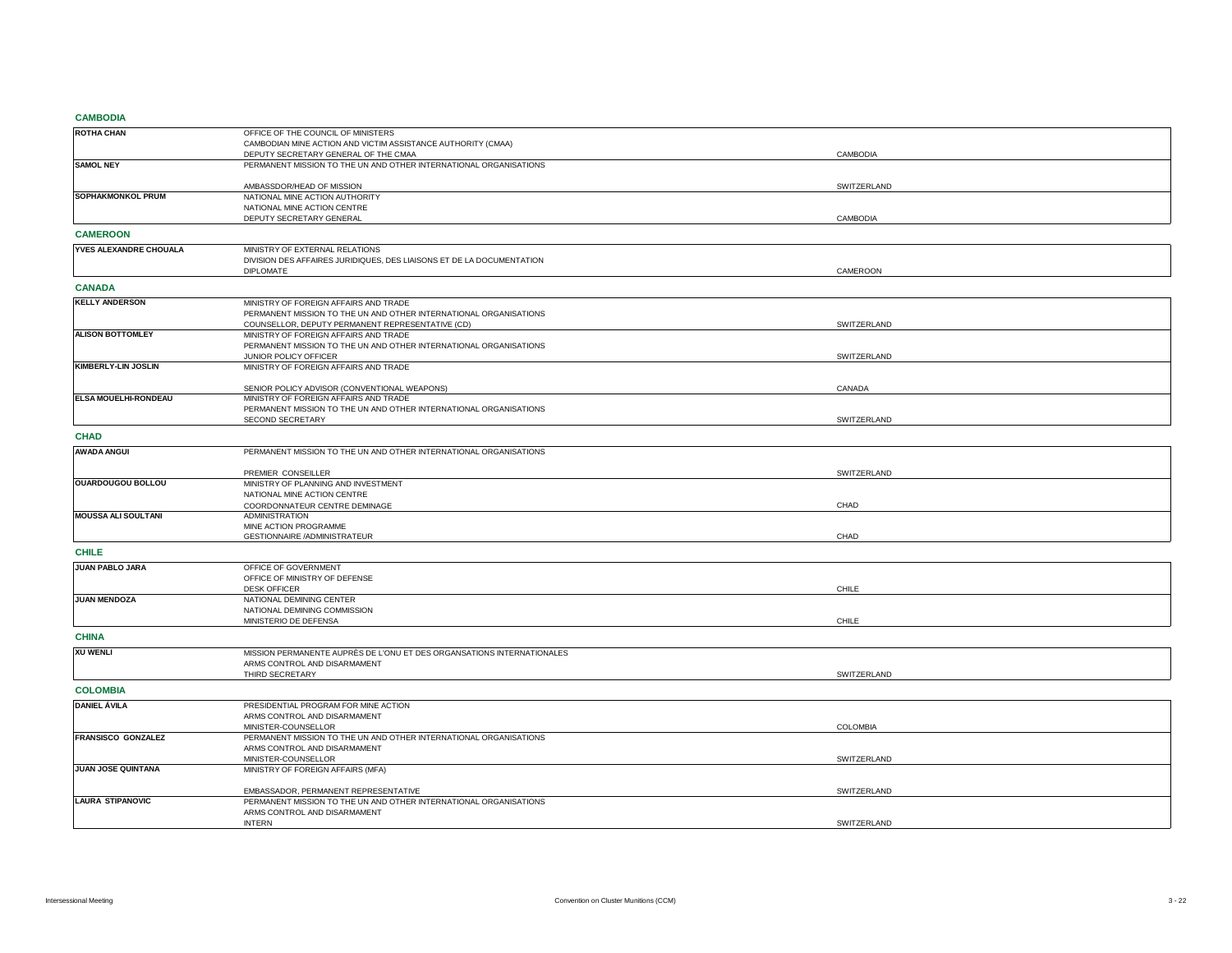**CONGO**

| -----                                 |                                                                                 |                   |
|---------------------------------------|---------------------------------------------------------------------------------|-------------------|
| JEAN AIMÉ IGNOUMBA                    | MINISTÈRE DE LA DÉFENSE NATIONALE                                               |                   |
|                                       | INTERNATIONAL COOPERATION DEPARTMENT                                            |                   |
|                                       | POINT DE CONTACT NATIONAL 1540 CSNU, CHEF DE LA COOPÉRATION MILITAIRE           | CONGO             |
| PHILIPPE LONGONDA                     | MINISTRY OF FOREIGN AFFAIRS AND INTERNATIONAL COOPERATION                       |                   |
|                                       | PEACE, SECURITY AND DISARMAMENT                                                 |                   |
| <b>ANDRÉ POH</b>                      | CONSEILLER<br>PERMANENT MISSION TO THE UN AND OTHER INTERNATIONAL ORGANISATIONS | CONGO             |
|                                       |                                                                                 |                   |
|                                       | MINISTRE CONSEILLER                                                             | SWITZERLAND       |
|                                       |                                                                                 |                   |
| CONGO, THE DEMOCRATIC REPUBLIC OF THE |                                                                                 |                   |
| <b>SUDI ALIMASI KIMPUTU</b>           | MINISTÈRE DE L'INTÉRIEUR ET SÉCURITÉ                                            | CONGO, THE        |
|                                       | NATIONAL MINE ACTION CENTRE                                                     | <b>DEMOCRATIC</b> |
|                                       | COORDONNATEUR NATIONAL CCLAM                                                    | REPUBLIC OF THE   |
| <b>COSTA RICA</b>                     |                                                                                 |                   |
| <b>CHRISTIAN GUILLERMET</b>           | MISSION PERMANENTE AUPRÈS DE L'ONU ET DES ORGANSATIONS INTERNATIONALES          |                   |
|                                       |                                                                                 |                   |
|                                       | AMBASSADOR/DPR                                                                  | SWITZERLAND       |
| <b>NORMAN LIZANO</b>                  | PERMANENT MISSION TO THE UN AND OTHER INTERNATIONAL ORGANISATIONS               |                   |
|                                       |                                                                                 |                   |
| <b>MABEL SEGURA</b>                   | MINISTER COUNSELLOR<br>MINISTRY OF FOREIGN AFFAIRS (MFA)                        | <b>COSTA RICA</b> |
|                                       | HUMANITARIAN AFFAIRS                                                            |                   |
|                                       | MULTILATERALS AFFAIRS COORDINATOR                                               | <b>COSTA RICA</b> |
| <b>CARLA SIERRA ZUNIGA</b>            | MINISTRY OF FOREIGN AFFAIRS (MFA)                                               |                   |
|                                       | DEPARTMENT OF MULTILATERAL COOPERATION                                          |                   |
|                                       | MINISTRY OF FOREIGN AFFAIRS                                                     | <b>COSTA RICA</b> |
| <b>CÔTE D'IVOIRE</b>                  |                                                                                 |                   |
| <b>N'VADRO BAMBA</b>                  | DEPARTMENT OF FOREIGN AFFAIRS                                                   |                   |
|                                       | DEPARTMENT OF UNITED NATIONS                                                    |                   |
|                                       | CONSEILLER                                                                      | SWITZERLAND       |
| <b>N'VADRO BAMBA</b>                  | PERMANENT MISSION TO THE UN AND OTHER INTERNATIONAL ORGANISATIONS               |                   |
|                                       |                                                                                 |                   |
| YAZET PHILIPPE KORE                   | CONSEILLER<br>OFFICE OF GOVERNMENT                                              | SWITZERLAND       |
|                                       | NATIONAL FOCAL POINT ON SMALL ARMS AND LIGHT WEAPONS (SALW)                     |                   |
|                                       | SPÉCIALISTE PSSM                                                                | CÔTE D'IVOIRE     |
| <b>IBRAHIMA TOURE</b>                 | MINISTRY OF FOREIGN AFFAIRS (MFA)                                               |                   |
|                                       | ARMS CONTROL AND DISARMAMENT                                                    |                   |
|                                       | <b>DEPUTY DIRECTOR</b>                                                          | CÔTE D'IVOIRE     |
| KOUASSI MARTIN YEBOUA                 | MISSION PERMANENTE AUPRÈS DE L'ONU ET DES ORGANSATIONS INTERNATIONALES          |                   |
|                                       | ATTACHÉ AMBASSADE, TRADUCTEUR INTERPRÈTE, CHARGÉ DE COMMUNICATION               | SWITZERLAND       |
|                                       |                                                                                 |                   |
| <b>CROATIA</b>                        |                                                                                 |                   |
| <b>HRVOJE DEBAC</b>                   | MINE ACTION AUTHORITY                                                           |                   |
|                                       | INTERNATIONAL COOPERATION DEPARTMENT                                            |                   |
|                                       | ADVISOR FOR INTERNATIONAL COOPERATION                                           | CROATIA           |
| <b>MARIJAN JOZIC</b>                  | MINISTRY OF DEFENSE                                                             |                   |
|                                       | ARMS CONTROL AND DISARMAMENT                                                    |                   |
| DIJANA PLEŠTINA                       | SENIOR ADVISER FOR NONCONVENTIONAL ARMS<br>MINE ACTION AUTHORITY                | CROATIA           |
|                                       |                                                                                 |                   |
|                                       | <b>DIRECTOR</b>                                                                 | CROATIA           |
| <b>IVAN SALOPEK</b>                   | PERMANENT MISSION TO THE UN AND OTHER INTERNATIONAL ORGANISATIONS               |                   |
|                                       |                                                                                 |                   |
|                                       | SECOND SECRETARY                                                                | SWITZERLAND       |
| <b>VESNA VUKOVIC</b>                  | PERMANENT MISSION TO THE UN AND OTHER INTERNATIONAL ORGANISATIONS               |                   |
|                                       |                                                                                 |                   |
|                                       | AMBASSADOR                                                                      | SWITZERLAND       |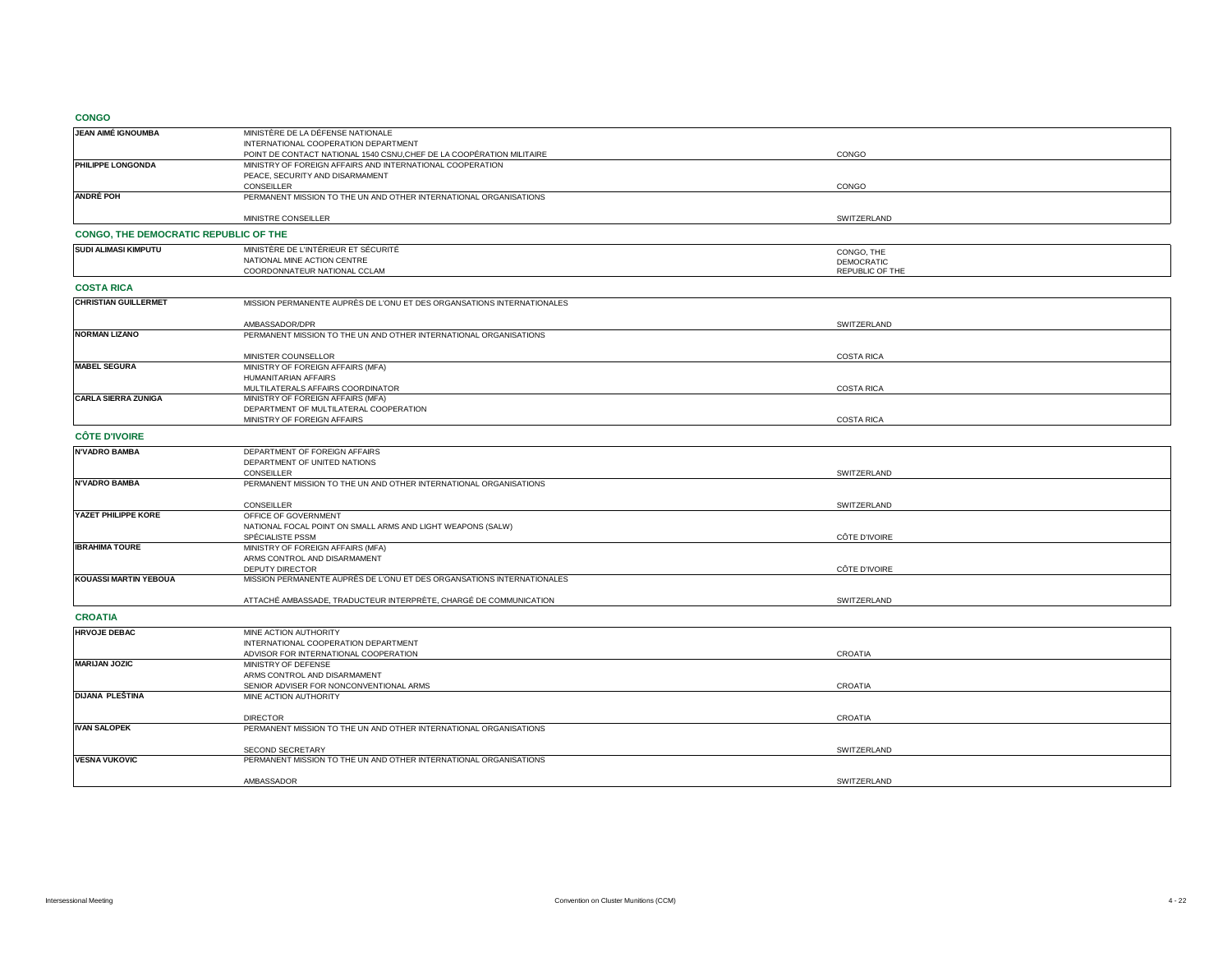## **CZECH REPUBLIC**

| <b>MARKETA HOMOLKOVA</b>   | PERMANENT MISSION TO THE UN AND OTHER INTERNATIONAL ORGANISATIONS                                          |                |
|----------------------------|------------------------------------------------------------------------------------------------------------|----------------|
|                            |                                                                                                            |                |
|                            | FIRST SECRETARY                                                                                            | SWITZERLAND    |
| <b>ANNA KREJCOVA</b>       |                                                                                                            |                |
|                            | <b>INTERN</b>                                                                                              |                |
|                            |                                                                                                            | SWITZERLAND    |
| <b>DENMARK</b>             |                                                                                                            |                |
| <b>ADAM RAVNKILDE</b>      | MINISTRY OF FOREIGN AFFAIRS (MFA)                                                                          |                |
|                            | SECURITY POLICY DEPARTMENT                                                                                 |                |
|                            | HEAD OF SECTION, DISARMAMENT                                                                               | <b>DENMARK</b> |
| <b>ECUADOR</b>             |                                                                                                            |                |
| LEÓN PABLO AVILÉS SALGADO  | PERMANENT MISSION TO THE UN AND OTHER INTERNATIONAL ORGANISATIONS                                          |                |
|                            |                                                                                                            |                |
|                            | <b>MINISTER</b>                                                                                            | SWITZERLAND    |
| <b>EL SALVADOR</b>         |                                                                                                            |                |
| <b>FELIX ULLOA</b>         | PERMANENT MISSION TO THE UN AND OTHER INTERNATIONAL ORGANISATIONS                                          |                |
|                            |                                                                                                            |                |
|                            | MINISTER COUNSELOR                                                                                         | SWITZERLAND    |
| <b>FINLAND</b>             |                                                                                                            |                |
| <b>JUKKA PAJARINEN</b>     | MINISTRY OF FOREIGN AFFAIRS (MFA)                                                                          |                |
|                            | ARMS CONTROL AND DISARMAMENT                                                                               |                |
|                            | <b>FIRST SECRETARY</b>                                                                                     | <b>FINLAND</b> |
| <b>FRANCE</b>              |                                                                                                            |                |
| PHILIPPE DELACROIX         | NATIONAL COMMITTEE FOR DEMINING AND REHABILITATION                                                         |                |
|                            |                                                                                                            |                |
|                            | AMBASSADOR                                                                                                 | <b>FRANCE</b>  |
| <b>DOMINIK GERHOLD</b>     | MINISTRY OF DEFENSE                                                                                        |                |
|                            |                                                                                                            |                |
| <b>ANAIS LAIGLE</b>        | CONSEILLER JURIDIQUE SUR LES CONFLITS<br>PERMANENT MISSION TO THE UN AND OTHER INTERNATIONAL ORGANISATIONS | <b>FRANCE</b>  |
|                            | PEACE, SECURITY AND DISARMAMENT                                                                            |                |
|                            | <b>ATTACHEE</b>                                                                                            | SWITZERLAND    |
| <b>DIETMAR PETRAUSCH</b>   | MINISTÈRE DES AFFAIRES ETRANGÈRES                                                                          |                |
|                            | DIRECTION DES AFFAIRES STRATÉGIQUES                                                                        |                |
|                            | RÉDACTEUR                                                                                                  | <b>FRANCE</b>  |
| <b>ALEXIS RENUCCI</b>      | PERMANENT REPRESENTATION TO THE CONFERENCE ON DISARMAMENT                                                  |                |
|                            | REPRESENTATION TO THE CONFERENCE ON DISARMAMENT                                                            |                |
| <b>MARIE-GAELLE ROBLES</b> | ATTACHÉ<br>PERMANENT MISSION TO THE UN AND OTHER INTERNATIONAL ORGANISATIONS                               | SWITZERLAND    |
|                            | PEACE, SECURITY AND DISARMAMENT                                                                            |                |
|                            | <b>ADVISOR</b>                                                                                             | SWITZERLAND    |
| <b>ERWAN ROCHE</b>         | PERMANENT MISSION TO THE UN AND OTHER INTERNATIONAL ORGANISATIONS                                          |                |
|                            | PEACE, SECURITY AND DISARMAMENT                                                                            |                |
|                            | <b>ADVISOR</b>                                                                                             | SWITZERLAND    |
| JEAN-HUGUES SIMON-MICHEL   | PERMANENT MISSION TO THE UN AND OTHER INTERNATIONAL ORGANISATIONS                                          |                |
|                            | SECURITY & DISARMAMENT                                                                                     |                |
| <b>MINH-DI TANG</b>        | AMBASSADOR<br>PERMANENT MISSION TO THE UN AND OTHER INTERNATIONAL ORGANISATIONS                            | SWITZERLAND    |
|                            |                                                                                                            |                |
|                            | DEPUTY PERMANENT REPRESENTATIVE                                                                            | <b>FRANCE</b>  |
|                            |                                                                                                            |                |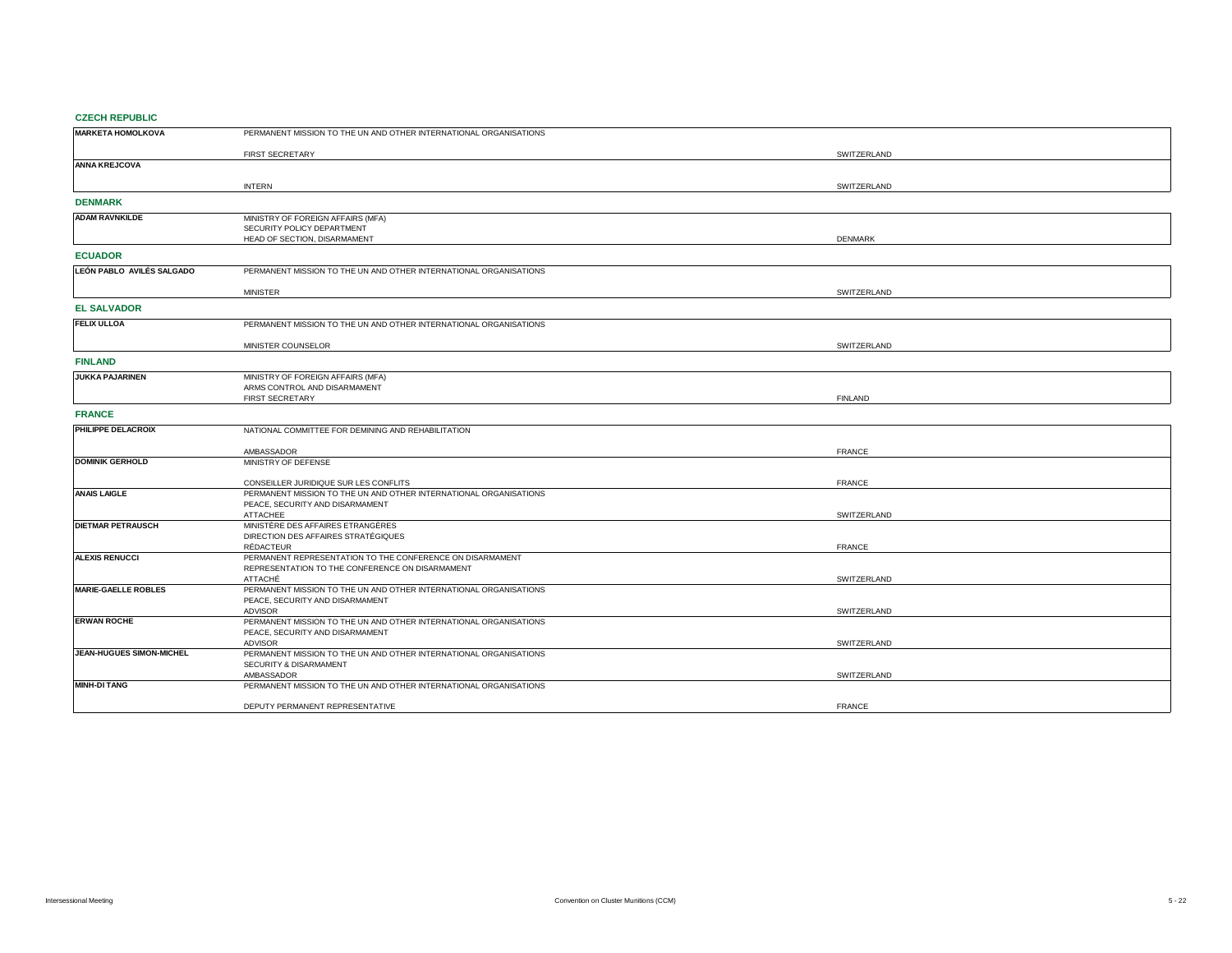**GERMANY**

| <b>SLIVINIA</b>                      |                                                                   |                  |
|--------------------------------------|-------------------------------------------------------------------|------------------|
| <b>SILKE BELLMANN</b>                | FEDERAL FOREIGN OFFICE                                            |                  |
|                                      | CONVENTIONAL ARMS CONTROL                                         |                  |
|                                      | DESK OFFICER FOR CONVENTIONAL ARMS CONTROL                        | <b>GERMANY</b>   |
| <b>MICHAEL BIONTINO</b>              | PERMANENT REPRESENTATION TO THE CONFERENCE ON DISARMAMENT         |                  |
|                                      | REPRESENTATION TO THE CONFERENCE ON DISARMAMENT                   |                  |
|                                      | AMBASSADEUR                                                       | SWITZERLAND      |
| <b>VOLKER BÖHM</b>                   |                                                                   |                  |
|                                      |                                                                   |                  |
|                                      | DEPUTY PERMANENT REP.                                             | SWITZERLAND      |
| <b>LARS JOHST</b>                    | FEDERAL DEPARTMENT OF DEFENCE (DDPS)                              |                  |
|                                      | ARMS CONTROL DIVISION                                             |                  |
|                                      | <b>DESK OFFICER</b>                                               | <b>GERMANY</b>   |
| <b>KLAUS WAGNER</b>                  | MINISTRY OF DEFENSE                                               |                  |
|                                      | BUNDESWEHR VERIFICATION CENTER                                    |                  |
|                                      | VERIFICATION OFFICER, ATO                                         | <b>GERMANY</b>   |
| <b>GHANA</b>                         |                                                                   |                  |
|                                      |                                                                   |                  |
| <b>VIVIAN ASEMPAPA</b>               | PERMANENT MISSION TO THE UN AND OTHER INTERNATIONAL ORGANISATIONS |                  |
|                                      | <b>ADMINISTRATION</b>                                             |                  |
|                                      | MINISTER COUNSELLOR                                               | <b>GHANA</b>     |
| <b>LEONARD TETTEY</b>                | OFFICE OF GOVERNMENT                                              |                  |
|                                      | SECURITY & DISARMAMENT                                            |                  |
|                                      | PROGRAMME OFFICER                                                 | <b>GHANA</b>     |
| <b>GUATEMALA</b>                     |                                                                   |                  |
|                                      |                                                                   |                  |
| <b>ANA REGINA TOLEDO</b>             | PERMANENT MISSION TO THE UN AND OTHER INTERNATIONAL ORGANISATIONS |                  |
|                                      |                                                                   |                  |
|                                      | 3RD. SECRETARY                                                    | SWITZERLAND      |
| <b>FRANCISCO VILLAGRAN</b>           | PERMANENT MISSION TO THE UN AND OTHER INTERNATIONAL ORGANISATIONS |                  |
|                                      |                                                                   |                  |
|                                      | AMBASSADOR                                                        | SWITZERLAND      |
| <b>GUINEA-BISSAU</b>                 |                                                                   |                  |
|                                      |                                                                   |                  |
| <b>MARCELINO GOMES</b>               | MINISTRY OF FOREIGN AFFAIRS AND INTERNATIONAL COOPERATION         |                  |
|                                      | DIRECTORATE FOR POLITICAL AFFAIRS / HUMAN SECURITY DIVISION       |                  |
|                                      | RESPONSIBLE FOR DOSSIER OF DISARMAMENT                            | GUINEA-BISSAU    |
| <b>HOLY SEE (VATICAN CITY STATE)</b> |                                                                   |                  |
| <b>ANTOINE ABI GHANEM</b>            |                                                                   |                  |
|                                      |                                                                   |                  |
|                                      | ATTACHÉ                                                           | SWITZERLAND      |
|                                      |                                                                   |                  |
| <b>HUNGARY</b>                       |                                                                   |                  |
| <b>JUDIT KÖRÖMI</b>                  | MINISTRY OF FOREIGN AFFAIRS                                       |                  |
|                                      | SPECIAL REPRESENTATIVE OF THE FOREIGN MINISTER                    |                  |
|                                      | FOR ARMS CONTROL, DISARMAMENT AND NON-PROLIFERATION               | <b>HUNGARY</b>   |
| <b>DÁVID PUSZTAI</b>                 | PERMANENT MISSION TO THE UN AND OTHER INTERNATIONAL ORGANISATIONS |                  |
|                                      |                                                                   |                  |
|                                      | SECOND SECRETARY / PERMANENT MISSION OF HUNGARY                   | SWITZERLAND      |
|                                      |                                                                   |                  |
| <b>INDONESIA</b>                     |                                                                   |                  |
| NINA DJAJAPRAWIRA                    | PERMANENT MISSION OF THE REPUBLIC OF INDONESIA                    |                  |
|                                      |                                                                   |                  |
|                                      | <b>MEMBER</b>                                                     | <b>INDONESIA</b> |
| <b>GERRY INDRADI</b>                 | PERMANENT MISSION OF THE REPUBLIC OF INDONESIA                    |                  |
|                                      |                                                                   |                  |
|                                      | <b>MEMBER</b>                                                     | <b>INDONESIA</b> |
| LYNDA K. WARDHANI                    | PERMANENT MISSION OF THE REPUBLIC OF INDONESIA                    |                  |
|                                      |                                                                   |                  |
|                                      |                                                                   |                  |
|                                      | <b>MEMBER</b>                                                     | <b>INDONESIA</b> |
| TRIYONO WIBOWO                       | PERMANENT MISSION OF THE REPUBLIC OF INDONESIA                    |                  |
|                                      |                                                                   |                  |
|                                      | HEAD OF THE DELEGATION                                            | SWITZERLAND      |
| <b>EDI YUSUP</b>                     | PERMANENT MISSION OF THE REPUBLIC OF INDONESIA                    |                  |
|                                      | <b>MEMBER</b>                                                     | SWITZERLAND      |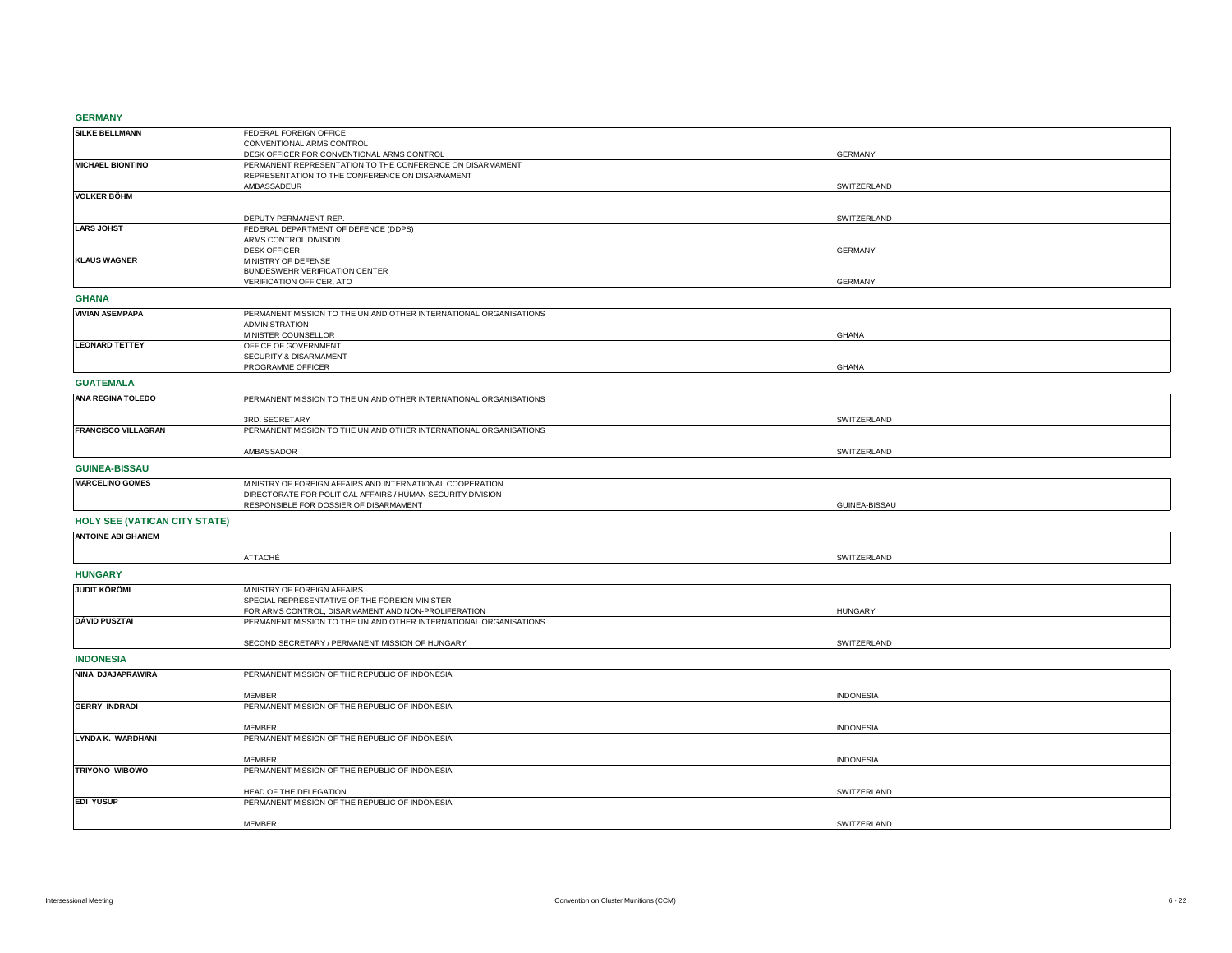| $\cdots$                                |                                                                   |                   |
|-----------------------------------------|-------------------------------------------------------------------|-------------------|
| ANAS AL NEIAMI                          | MINISTRY OF FOREIGN AFFAIRS AND COOPERATION                       |                   |
|                                         | ARMS CONTROL AND DISARMAMENT                                      |                   |
|                                         | SECOND SECRETERY                                                  | SWITZERLAND       |
|                                         |                                                                   |                   |
| <b>IRELAND</b>                          |                                                                   |                   |
|                                         |                                                                   |                   |
| <b>JIM BURKE</b>                        | DEPARTMENT OF NATIONAL DEFENCE                                    |                   |
|                                         | ENGINEERING COMMAND                                               |                   |
|                                         | ADVISER                                                           | <b>IRELAND</b>    |
| <b>JIM BURKE</b>                        | DEPARTMENT OF DEFENCE                                             |                   |
|                                         | HIGH COMMAND OF ENGINEERS                                         |                   |
|                                         |                                                                   | <b>IRELAND</b>    |
|                                         | IRISH DEFENCE FORCES                                              |                   |
| <b>ROBERT JACKSON</b>                   | PERMANENT MISSION TO THE UN AND OTHER INTERNATIONAL ORGANISATIONS |                   |
|                                         | <b>DISARMAMENT</b>                                                |                   |
|                                         | DEPUTY PERMANENT REPRESENTATIVE TO THE CONFERNECE ON DISARMAMENT  | SWITZERLAND       |
|                                         |                                                                   |                   |
| <b>ITALY</b>                            |                                                                   |                   |
| <b>MARIO AMADEI</b>                     | PERMANENT MISSION TO THE UN AND OTHER INTERNATIONAL ORGANISATIONS |                   |
|                                         |                                                                   |                   |
|                                         |                                                                   |                   |
|                                         | MILITARY ADVISER                                                  | SWITZERLAND       |
|                                         |                                                                   |                   |
| <b>JAPAN</b>                            |                                                                   |                   |
| <b>MARISSA CORACE</b>                   | DELEGATION OF JAPAN TO THE CONFERENCE ON DISARMAMENT              |                   |
|                                         |                                                                   |                   |
|                                         |                                                                   |                   |
|                                         | POLITICAL ASSISTANT                                               | SWITZERLAND       |
| <b>CHIZURU KANEKO</b>                   | MINISTRY OF FOREIGN AFFAIRS (MFA)                                 |                   |
|                                         | CONVENTIONAL ARMS DIVISION                                        |                   |
|                                         | OFFICER, CONVENTIONAL ARMS DISARMAMENT                            | <b>JAPAN</b>      |
| <b>KOSUKE MIDORIKAWA</b>                | DELEGATION OF JAPAN TO THE CONFERENCE ON DISARMAMENT              |                   |
|                                         |                                                                   |                   |
|                                         | COLONEL, FIRST SECRETARY AND DEFENSE ATTACHÉ                      | SWITZERLAND       |
| <b>CHIHIRO MOCHIZUKI</b>                |                                                                   |                   |
|                                         | DELEGATION OF JAPAN TO THE CONFERENCE ON DISARMAMENT              |                   |
|                                         |                                                                   |                   |
|                                         | FIRST SECRETARY                                                   | SWITZERLAND       |
| <b>TOSHIO SANO</b>                      | DELEGATION OF JAPAN TO THE CONFERENCE ON DISARMAMENT              |                   |
|                                         |                                                                   |                   |
|                                         | AMBASSADOR, PERMANENT REPRESENTATIVE                              | SWITZERLAND       |
| <b>MAKOTO TANABE</b>                    |                                                                   |                   |
|                                         |                                                                   |                   |
|                                         |                                                                   |                   |
|                                         | FIRST SECRETARY, DELEGATION OF JAPAN                              | SWITZERLAND       |
| HIROYUKI YAMAMOTO                       | DELEGATION OF JAPAN TO THE CONFERENCE ON DISARMAMENT              |                   |
|                                         |                                                                   |                   |
|                                         | MINISTER, DEPUTY PERMANENT REPRESENTATIVE                         | SWITZERLAND       |
|                                         |                                                                   |                   |
| <b>KUWAIT</b>                           |                                                                   |                   |
| RANYA AL MULAIFI                        | MINISTRY OF FOREIGN AFFAIRS (MFA)                                 |                   |
|                                         |                                                                   |                   |
|                                         |                                                                   |                   |
|                                         | DIPLOMATIC ATTACHE                                                | SWITZERLAND       |
| <b>LAO PEOPLE'S DEMOCRATIC REPUBLIC</b> |                                                                   |                   |
|                                         |                                                                   |                   |
| PHOUKHIEO CHANTHASOMBOUNE               | NATIONAL REGULATORY AUTHORITY FOR THE UXO SECTOR                  | LAO PEOPLE'S      |
|                                         |                                                                   | <b>DEMOCRATIC</b> |
|                                         |                                                                   | <b>REPUBLIC</b>   |
|                                         | DIRECTOR GENERAL                                                  |                   |
| PHAVANH NUANTHASING                     | MINISTRY OF FOREIGN AFFAIRS (MFA)                                 | LAO PEOPLE'S      |
|                                         | INTERNATIONAL ORGANISATIONS DEPARTMENT                            | <b>DEMOCRATIC</b> |
|                                         | DIRECTOR GENERAL                                                  | <b>REPUBLIC</b>   |
| THONGPHANE SAVANPHET                    |                                                                   |                   |
|                                         |                                                                   |                   |
|                                         | AMBASSADOR                                                        | SWITZERLAND       |
|                                         |                                                                   |                   |
| <b>BOUNPHENG SISAWATH</b>               | NATIONAL REGULATORY AUTHORITY FOR THE UXO SECTOR                  | LAO PEOPLE'S      |
|                                         | ADMINISTRATION                                                    | DEMOCRATIC        |
|                                         | DDG OF NRA                                                        | <b>REPUBLIC</b>   |
| THIPHASONE SOUKHATHAMMAVONG             | OFFICE OF GOVERNMENT                                              | LAO PEOPLE'S      |
|                                         | NATIONAL MINE ACTION CENTRE                                       | DEMOCRATIC        |
|                                         | DIRECTOR OF UXO LAO                                               | <b>REPUBLIC</b>   |
|                                         |                                                                   |                   |
|                                         |                                                                   |                   |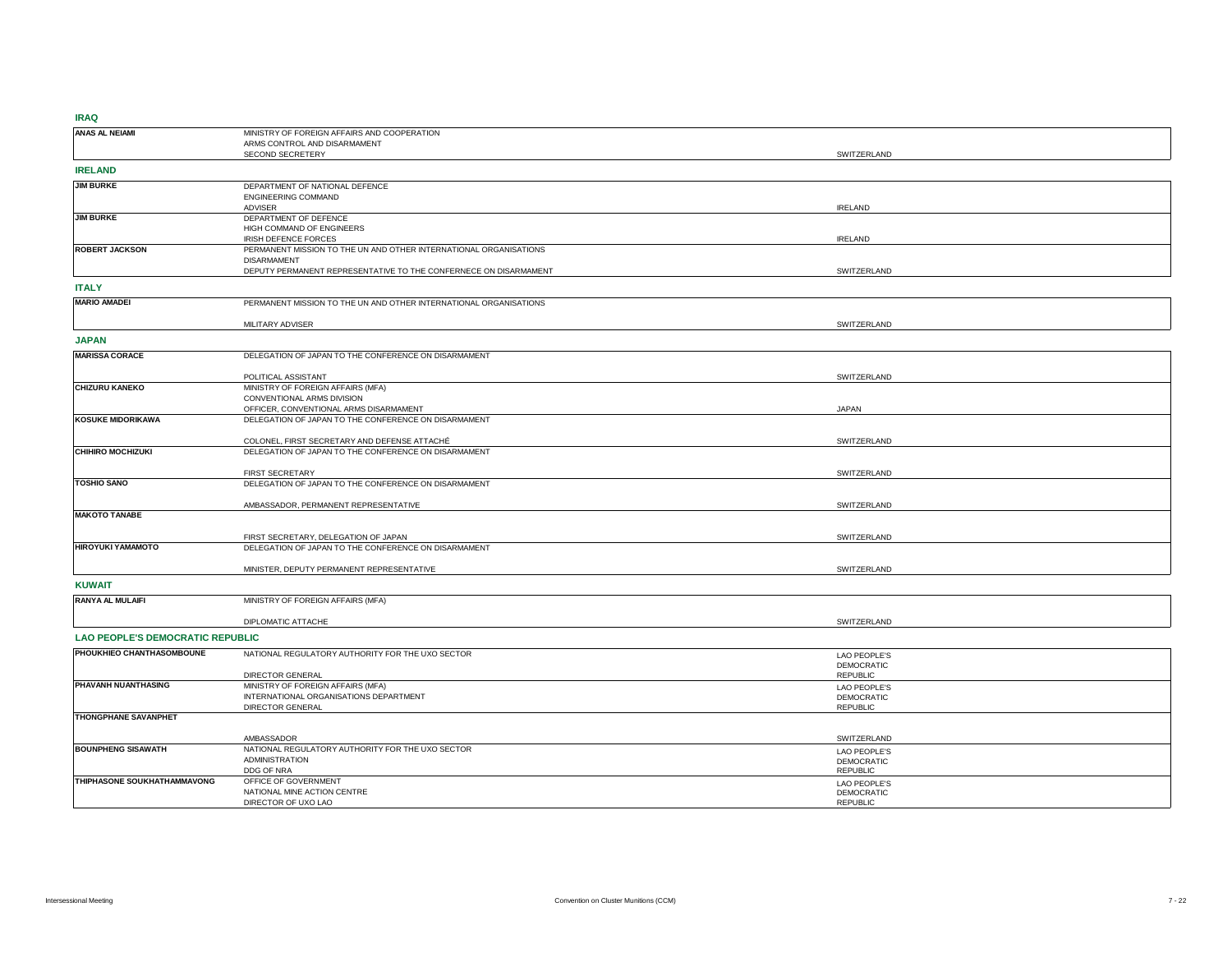| <b>MAYTHONG THAMMAVONGSA</b>               | MINISTRY OF FOREIGN AFFAIRS (MFA)                                      | <b>LAO PEOPLE'S</b> |
|--------------------------------------------|------------------------------------------------------------------------|---------------------|
|                                            | INTERNATIONAL ORGANISATIONS DEPARTMENT                                 | <b>DEMOCRATIC</b>   |
|                                            | DEPUTY DIRECTOR GENERAL                                                | <b>REPUBLIC</b>     |
| SONEXAY VANNAXAY                           |                                                                        |                     |
|                                            |                                                                        |                     |
|                                            | <b>FIRST SECRETARY</b>                                                 | SWITZERLAND         |
|                                            |                                                                        |                     |
| <b>LEBANON</b>                             |                                                                        |                     |
| <b>MARIE ABDEL MASSIH</b>                  | NATIONAL MINE ACTION AUTHORITY                                         |                     |
|                                            | NATIONAL MINE ACTION CENTRE                                            |                     |
|                                            | MRE AND ADMIN OFFICER                                                  | LEBANON             |
| <b>AHMAD ARAFA</b>                         | PERMANENT MISSION TO THE UN AND OTHER INTERNATIONAL ORGANISATIONS      |                     |
|                                            |                                                                        |                     |
|                                            |                                                                        | SWITZERLAND         |
| <b>IMAD ODEIMI</b>                         | COUNSELLOR                                                             |                     |
|                                            | NATIONAL MINE ACTION AUTHORITY                                         |                     |
|                                            | NATIONAL MINE ACTION CENTRE                                            |                     |
|                                            | DIRECTOR FOR THE LEBANON MINE ACTION CENTER                            | LEBANON             |
| <b>NAJLA RIACHI ASSAKER</b>                | MISSION PERMANENTE AUPRÈS DE L'ONU ET DES ORGANSATIONS INTERNATIONALES |                     |
|                                            |                                                                        |                     |
|                                            | AMBASSADOR                                                             | SWAZILAND           |
| <b>LESOTHO</b>                             |                                                                        |                     |
| <b>NTSIME JAFETA</b>                       |                                                                        |                     |
|                                            | PERMANENT MISSION TO THE UN AND OTHER INTERNATIONAL ORGANISATIONS      |                     |
|                                            | <b>DISARMAMENT</b>                                                     |                     |
|                                            | MINISTER COUNSELLOR                                                    | SWITZERLAND         |
| <b>LIBYA</b>                               |                                                                        |                     |
|                                            |                                                                        |                     |
| ABDULMUNAEM ALIWAN                         | MINISTRY OF DEFENSE                                                    |                     |
|                                            | MILITARY AFFAIRS DEPARTMENT                                            |                     |
|                                            | <b>MD</b>                                                              | LIBYA               |
| <b>LUXEMBOURG</b>                          |                                                                        |                     |
|                                            |                                                                        |                     |
| <b>ROBERT STEINMETZ</b>                    | MINISTRY OF FOREIGN AFFAIRS (MFA)                                      |                     |
|                                            | DEPARTMENT FOR DISARMAMENT AND NON-PROLIFERATION                       |                     |
|                                            | DESK NON-PROLIFERATION & DISARMAMENT                                   | LUXEMBOURG          |
| MACEDONIA, THE FORMER YUGOSLAV REPUBLIC OF |                                                                        |                     |
|                                            |                                                                        |                     |
| <b>DAMJAN DENKOVSKI</b>                    | PERMANENT MISSION TO THE UN AND OTHER INTERNATIONAL ORGANISATIONS      |                     |
|                                            |                                                                        |                     |
|                                            | <b>HR OFFICER</b>                                                      | SWITZERLAND         |
| <b>DUSKO UZUNOVSKI</b>                     | PERMANENT MISSION TO THE UN AND OTHER INTERNATIONAL ORGANISATIONS      |                     |
|                                            |                                                                        |                     |
|                                            | <b>HEAD OF MISSION</b>                                                 | SWITZERLAND         |
| <b>MADAGASCAR</b>                          |                                                                        |                     |
|                                            |                                                                        |                     |
| ANNICK ANDRIAMAMPIANINA                    | PERMANENT MISSION TO THE UN AND OTHER INTERNATIONAL ORGANISATIONS      |                     |
|                                            |                                                                        |                     |
|                                            | AMBASSADOR                                                             | SWITZERLAND         |
| HARIFERA RABEMANANJARA                     | PERMANENT MISSION TO THE UN AND OTHER INTERNATIONAL ORGANISATIONS      |                     |
|                                            |                                                                        |                     |
|                                            | COUNSELOR                                                              | SWITZERLAND         |
| <b>SYLVAIN RATEFINIAINA</b>                | MINISTRY OF NATIONAL DEFENCE (MOD)                                     |                     |
|                                            | TREATIES AND LEGAL AFFAIRS SECTION                                     |                     |
|                                            | HEAD OF INTERNATIONAL AFFAIRS OFFICE - MINISTRY OF ARMED FORCES        | MADAGASCAR          |
|                                            |                                                                        |                     |
| <b>MALAYSIA</b>                            |                                                                        |                     |
| AMRI BUKHAIRI BAKHTIAR                     | PERMANENT MISSION TO THE UN AND OTHER INTERNATIONAL ORGANISATIONS      |                     |
|                                            |                                                                        |                     |
|                                            | COUNSELLOR                                                             | SWITZERLAND         |
|                                            |                                                                        |                     |
| <b>MAURITANIA</b>                          |                                                                        |                     |
| <b>ALIOUNE MENANE</b>                      | MINISTÈRE DE L'INTÉRIEUR ET DE LA DECENTRALISATION                     |                     |
|                                            | NATIONAL HUMANITARIAN DEMINING PROGRAMME FOR DEVELOPMENT (PNDHD)       |                     |
|                                            | NATIONAL DIRECTOR                                                      | MAURITANIA          |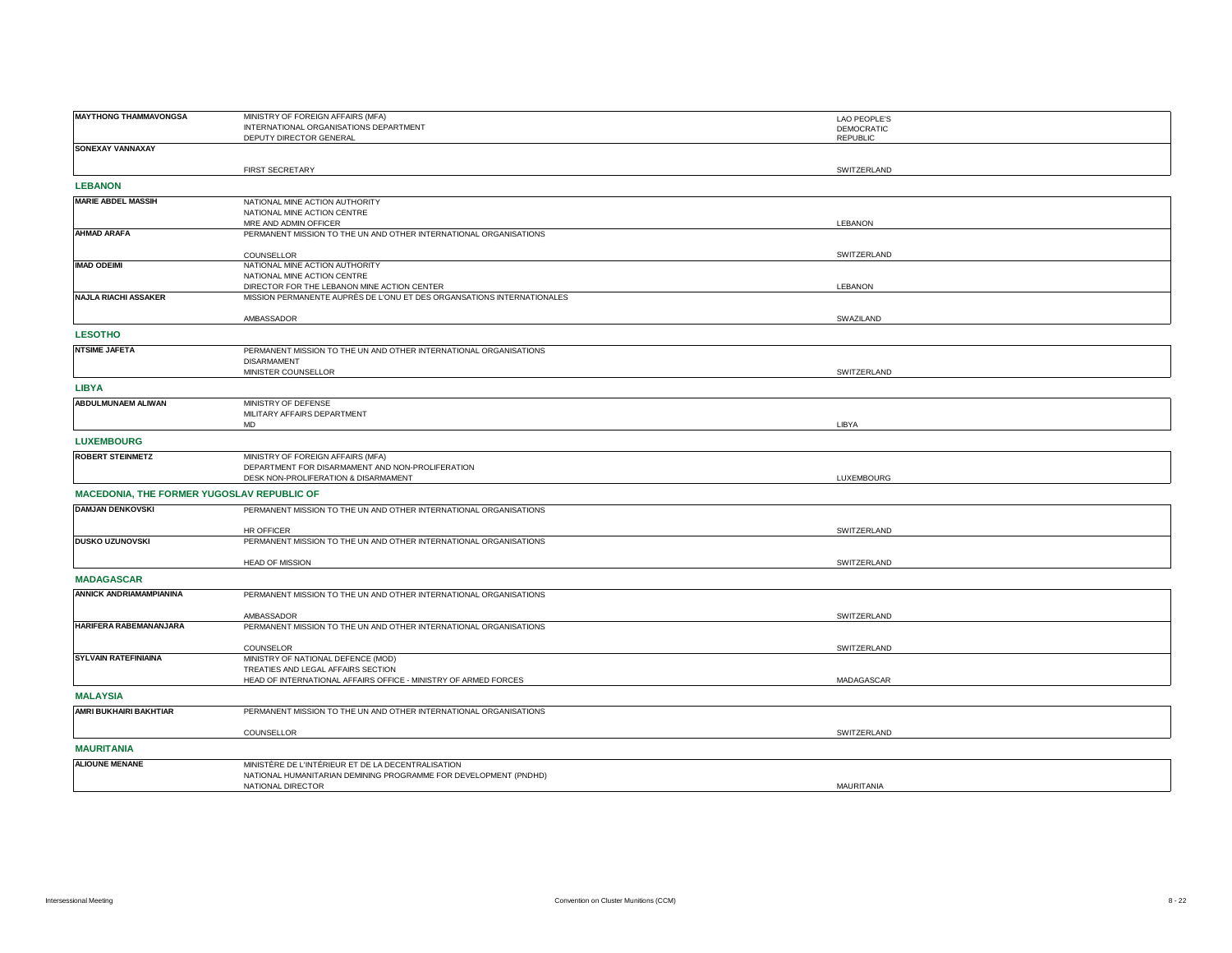#### **MEXICO**

| JESUS ALBERTO GUERRERO ARREOLA  | MINISTRY OF DEFENSE                                                             |                                       |
|---------------------------------|---------------------------------------------------------------------------------|---------------------------------------|
|                                 | DIRECTION DES AFFAIRES STRATÉGIQUES                                             |                                       |
|                                 | MILITARY ATTACHE                                                                | <b>FRANCE</b>                         |
| JUAN RAÚL HEREDIA ACOSTA        | PERMANENT MISSION TO THE UN AND OTHER INTERNATIONAL ORGANISATIONS               |                                       |
|                                 |                                                                                 |                                       |
|                                 | DEPUTY PERMANENT REPRESENTATIVE                                                 | SWITZERLAND                           |
| JORGE LOMÓNACO                  | PERMANENT MISSION TO THE UN AND OTHER INTERNATIONAL ORGANISATIONS               |                                       |
|                                 |                                                                                 |                                       |
|                                 | PERMANENT REPRESENTATIVE                                                        | SWITZERLAND                           |
| SANDRA PAOLA RAMIREZ VALENZUELA | PERMANENT MISSION TO THE UN AND OTHER INTERNATIONAL ORGANISATIONS               |                                       |
|                                 |                                                                                 |                                       |
|                                 | SECOND SECRETARY                                                                | SWITZERLAND                           |
| <b>LUCÍA RAMÓN</b>              | PERMANENT MISSION TO THE UN AND OTHER INTERNATIONAL ORGANISATIONS               |                                       |
|                                 | <b>DISARMAMENT</b>                                                              |                                       |
|                                 | ADVISOR/ASSISTANT                                                               | <b>MEXICO</b>                         |
| <b>MOLDOVA</b>                  |                                                                                 |                                       |
|                                 |                                                                                 |                                       |
| <b>IGOR MOLDOVAN</b>            | PERMANENT MISSION TO THE UN AND OTHER INTERNATIONAL ORGANISATIONS               |                                       |
|                                 | <b>DISARMAMENT</b>                                                              |                                       |
|                                 | FIRST SECRETARY                                                                 | SWITZERLAND                           |
| <b>MONTENEGRO</b>               |                                                                                 |                                       |
| <b>MILOVAN JOKSIMOVIC</b>       |                                                                                 |                                       |
|                                 | MINISTRY OF INTERIOR AND DECENTRALISATION                                       |                                       |
|                                 | OPERATION DEPARTMENT                                                            |                                       |
|                                 | ADVISOR / NATIONAL COORDINATOR FOR CLUSTER MUNITION                             | <b>MONTENEGRO</b>                     |
| <b>MOROCCO</b>                  |                                                                                 |                                       |
| <b>MOHAMED BOUJIDA</b>          | EMBASSY OF MOROCCO, BERLIN                                                      |                                       |
|                                 |                                                                                 |                                       |
|                                 | DEFENCE ATTACHÉ                                                                 | <b>GERMANY</b>                        |
| <b>NORDINE SADOUK</b>           | PERMANENT MISSION TO THE UN AND OTHER INTERNATIONAL ORGANISATIONS               |                                       |
|                                 |                                                                                 |                                       |
|                                 | COUNSELLOR                                                                      | SWITZERLAND                           |
|                                 |                                                                                 |                                       |
| <b>MOZAMBIQUE</b>               |                                                                                 |                                       |
| <b>SURENGUE ASSANE</b>          | MINISTRY OF FOREIGN AFFAIRS AND COOPERATION                                     |                                       |
|                                 | NATIONAL DEMINING INSTITUTE                                                     |                                       |
|                                 | <b>DESK OFFICER</b>                                                             | <b>MOZAMBIQUE</b>                     |
| <b>HENRIQUE BANZE</b>           | MINISTRY OF FOREIGN AFFAIRS AND COOPERATION                                     |                                       |
|                                 | NATIONAL DEMINING INSTITUTE                                                     |                                       |
|                                 | <b>DEPUTY MINISTER</b>                                                          | MOZAMBIQUE                            |
| PEDRO COMISSÁRIO                |                                                                                 |                                       |
|                                 |                                                                                 |                                       |
|                                 | AMBASSADOR                                                                      | SWITZERLAND                           |
| <b>INACIO DOMINGOS</b>          | MINISTRY OF FOREIGN AFFAIRS AND COOPERATION                                     |                                       |
|                                 | ORGANISATIONS INTERNATIONALES                                                   |                                       |
|                                 | <b>DESK OFFICER</b>                                                             | MOZAMBIQUE                            |
| <b>ANTONIO MARTINS</b>          | MINISTRY OF FOREIGN AFFAIRS AND COOPERATION                                     |                                       |
|                                 | NATIONAL DEMINING INSTITUTE                                                     |                                       |
|                                 | HEAD OF DEPARTMENT                                                              | MOZAMBIQUE                            |
| ALBERTO MAVERENGUE AUGUSTO      | MINISTRY OF FOREIGN AFFAIRS AND COOPERATION                                     |                                       |
|                                 | NATIONAL DEMINING INSTITUTE                                                     |                                       |
|                                 | NATIONAL DIRECTOR                                                               | MOZAMBIQUE                            |
| <b>NAMIBIA</b>                  |                                                                                 |                                       |
| SABINE BÖHLKE- MÖLLER           |                                                                                 |                                       |
|                                 | PERMANENT MISSION TO THE UN AND OTHER INTERNATIONAL ORGANISATIONS               |                                       |
|                                 | <b>DISARMAMENT</b>                                                              |                                       |
| <b>STELLA KATJINGISIUA</b>      | AMBASSADOR<br>PERMANENT MISSION TO THE UN AND OTHER INTERNATIONAL ORGANISATIONS | SWITZERLAND                           |
|                                 | <b>DISARMAMENT</b>                                                              |                                       |
|                                 | 2ND SECRETARY                                                                   | <b>SYRIAN ARAB</b><br><b>REPUBLIC</b> |
|                                 |                                                                                 |                                       |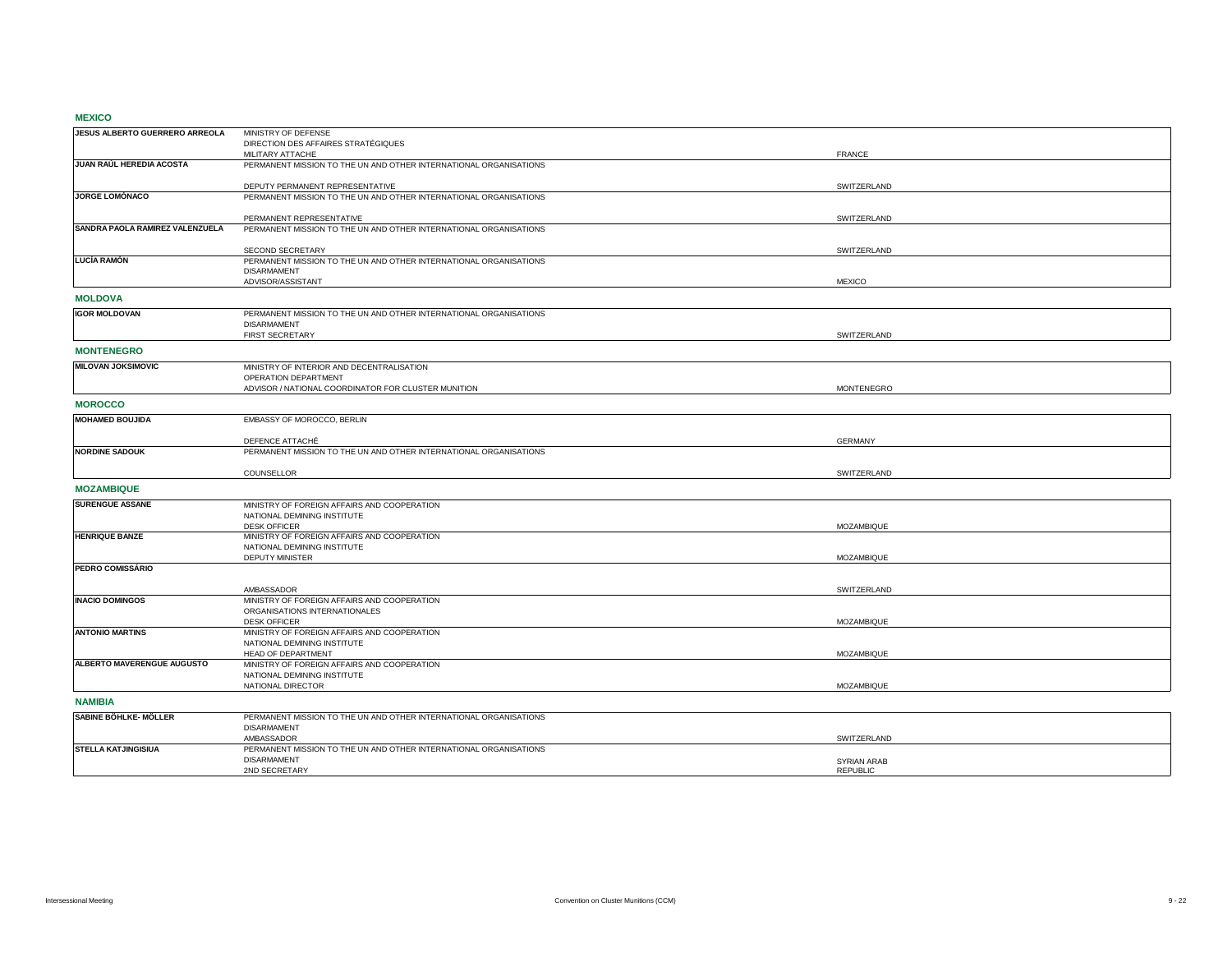## **NETHERLANDS**

| HENK COR VAN DER KWAST           | MINISTRY OF FOREIGN AFFAIRS (MFA)                                                                  |               |
|----------------------------------|----------------------------------------------------------------------------------------------------|---------------|
|                                  | <b>DISARMAMENT</b>                                                                                 |               |
|                                  | AMBASSADOR                                                                                         | SWITZERLAND   |
| <b>MARK VERSTEDEN</b>            | MINISTRY OF FOREIGN AFFAIRS (MFA)<br><b>DISARMAMENT</b>                                            |               |
|                                  | <b>DEPUTY</b>                                                                                      | SWITZERLAND   |
| <b>ESTHER VISSER</b>             | MINISTRY OF FOREIGN AFFAIRS (MFA)                                                                  |               |
|                                  | <b>DISARMAMENT</b>                                                                                 |               |
|                                  | ASSISTANT                                                                                          | SWITZERLAND   |
| <b>NEW ZEALAND</b>               |                                                                                                    |               |
| JOSEPH BALLARD                   | PERMANENT MISSION TO THE UN AND OTHER INTERNATIONAL ORGANISATIONS                                  |               |
|                                  | <b>DISARMAMENT</b>                                                                                 |               |
|                                  | FIRST SECRETARY                                                                                    | SWITZERLAND   |
| <b>NIGERIA</b>                   |                                                                                                    |               |
| <b>NKEMAKONAM DICKSON ORJI</b>   | OFFICE OF GOVERNMENT                                                                               |               |
|                                  | PEACE, SECURITY AND DISARMAMENT<br>PROGRAMMES COORDINATOR                                          | NIGERIA       |
|                                  |                                                                                                    |               |
| <b>NORWAY</b>                    |                                                                                                    |               |
| <b>STEIN-IVAR LOTHE EIDE</b>     | PERMANENT MISSION TO THE UN AND OTHER INTERNATIONAL ORGANISATIONS                                  |               |
|                                  |                                                                                                    |               |
| <b>MALGORZATA HAUGE</b>          | <b>ADVISER</b><br>PERMANENT MISSION TO THE UN AND OTHER INTERNATIONAL ORGANISATIONS                | SWITZERLAND   |
|                                  |                                                                                                    |               |
|                                  | FIRST SECRETARY                                                                                    | SWITZERLAND   |
| <b>STEFFEN KONGSTAD</b>          | PERMANENT MISSION TO THE UN AND OTHER INTERNATIONAL ORGANISATIONS                                  |               |
|                                  | AMBASSADOR                                                                                         | SWITZERLAND   |
| <b>KJERSTINES</b>                | MINISTRY OF FOREIGN AFFAIRS (MFA)                                                                  |               |
|                                  |                                                                                                    |               |
|                                  | FIRST SECRETARY                                                                                    | SWITZERLAND   |
| <b>CHRISTIAN HOLMBOE RUGE</b>    |                                                                                                    |               |
|                                  | ADVISER                                                                                            | NORWAY        |
| <b>INGUNN VATNE</b>              | MINISTRY OF FOREIGN AFFAIRS (MFA)                                                                  |               |
|                                  | SECTION FOR HUMANITARIAN AFFAIRS                                                                   |               |
|                                  | SENIOR ADVISER                                                                                     | <b>NORWAY</b> |
| <b>PALESTINE</b>                 |                                                                                                    |               |
| <b>IBRAHIM MUSA</b>              | PERMANENT MISSION TO THE UN AND OTHER INTERNATIONAL ORGANISATIONS                                  |               |
|                                  | COUNSELER                                                                                          | SWITZERLAND   |
|                                  |                                                                                                    |               |
| <b>PERU</b>                      |                                                                                                    |               |
| <b>CLAUDIA PORTILLO GONZÁLES</b> | MINISTRY OF FOREIGN AFFAIRS (MFA)                                                                  |               |
|                                  | PERMANENT MISSION TO THE UN AND OTHER INTERNATIONAL ORGANISATIONS                                  |               |
| HUBERT WIELAND CONROY            | SECOND SECRETARY<br>MINISTRY OF FOREIGN AFFAIRS (MFA)                                              | SWITZERLAND   |
|                                  | PERMANENT MISSION TO THE UN AND OTHER INTERNATIONAL ORGANISATIONS                                  |               |
|                                  | <b>MINISTRY</b>                                                                                    | SWITZERLAND   |
| <b>PHILIPPINES</b>               |                                                                                                    |               |
| <b>NORALYN BAJA</b>              | DEPARTMENT OF FOREIGN AFFAIRS                                                                      |               |
|                                  | PERMANENT MISSION TO THE UN AND OTHER INTERNATIONAL ORGANISATIONS                                  |               |
|                                  | <b>MINISTER</b>                                                                                    | SWITZERLAND   |
| <b>HOSSANA DELA CRUZ</b>         | FOREIGN AFFAIRS AND EMIGRANTS<br>PERMANENT MISSION TO THE UN AND OTHER INTERNATIONAL ORGANISATIONS |               |
|                                  | <b>ATTACHE</b>                                                                                     | SWITZERLAND   |
| <b>CECILIA REBONG</b>            | FOREIGN AFFAIRS AND EMIGRANTS                                                                      |               |
|                                  | PERMANENT MISSION TO THE UN AND OTHER INTERNATIONAL ORGANISATIONS                                  |               |
|                                  | PERMANENT REPRESENTATIVE                                                                           | SWITZERLAND   |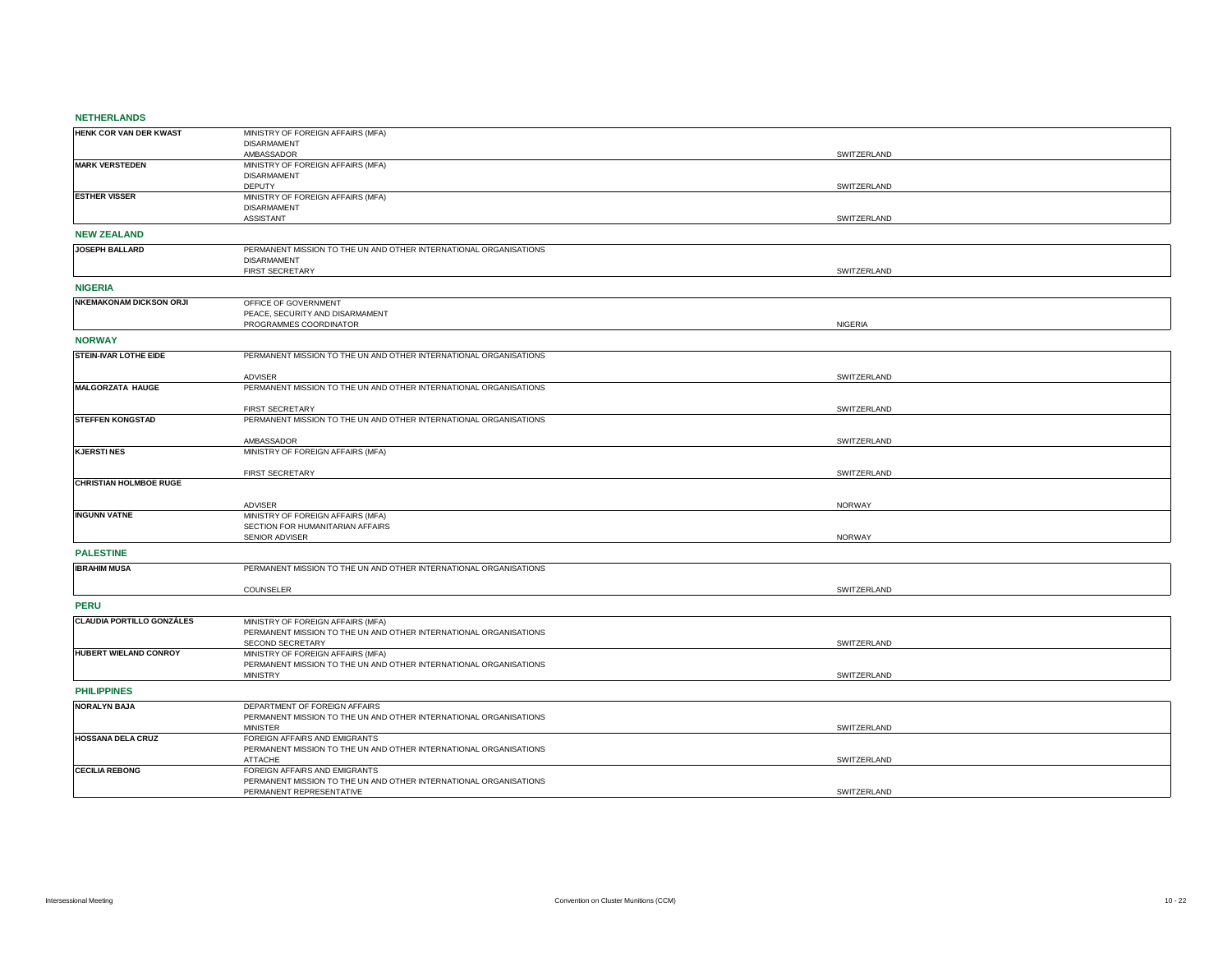## **POLAND**

| $\sim$                    |                                                                   |                     |
|---------------------------|-------------------------------------------------------------------|---------------------|
| <b>WOJCIECH FLERA</b>     |                                                                   |                     |
|                           | <b>DPR</b>                                                        | SWITZERLAND         |
| <b>JAROSLAW RUBAJ</b>     | MINISTRY OF FOREIGN AFFAIRS (MFA)                                 |                     |
|                           | PERMANENT MISSION TO THE UN AND OTHER INTERNATIONAL ORGANISATIONS |                     |
|                           | COUNSELLOR                                                        | SWITZERLAND         |
| <b>PORTUGAL</b>           |                                                                   |                     |
| <b>ANDRÉ CORDEIRO</b>     | MINISTRY OF FOREIGN AFFAIRS (MFA)                                 |                     |
|                           | ARMS CONTROL AND DISARMAMENT                                      |                     |
|                           | HEAD OF DIVISION - MINISTRY FOR FOREIGN AFFAIRS OF PORTUGAL       | PORTUGAL            |
| <b>ANTÓNIO SILVA</b>      | FOREIGN AFFAIRS AND EMIGRANTS                                     |                     |
|                           | MISSION OF PORTUGAL                                               |                     |
|                           | DPR OF PORTUGAL                                                   | SWITZERLAND         |
| <b>SAUDI ARABIA</b>       |                                                                   |                     |
| <b>KHALID ALANAZI</b>     | MINISTRY OF DEFENSE                                               |                     |
|                           | OPERATION DEPARTMENT                                              |                     |
|                           | OPERTIONS OFFICER                                                 | <b>SAUDI ARABIA</b> |
| <b>BADER ALANZEI</b>      | MINISTRY OF DEFENSE                                               |                     |
|                           | OPERATION DEPARTMENT                                              |                     |
|                           | OPERATIONS OFFICER                                                | SAUDI ARABIA        |
| <b>MANSOUR ALKAHTANI</b>  | MINISTRY OF DEFENSE                                               |                     |
|                           | ARMED FORCE OPERATIONS AUTHORITY                                  | SWITZERLAND         |
| <b>ASSEM ALMANEA</b>      | MINISTRY OF DEFENSE                                               |                     |
|                           | OPERATION DEPARTMENT                                              |                     |
|                           | MANGER OF INTERNATIONAL AFFAIR/ J3/ MOD                           | SAUDI ARABIA        |
| <b>WALEED ALMUTAWA</b>    | PERMANENT MISSION TO THE UN AND OTHER INTERNATIONAL ORGANISATIONS |                     |
|                           | SECURITY & DISARMAMENT                                            |                     |
| <b>HUSSEIN ALOSAIMI</b>   | FIRST SECRETARY                                                   | SWITZERLAND         |
|                           | MINISTRY OF DEFENSE<br>STAFF OFFICER DIVISION                     |                     |
|                           | DIRCTOR OF LOGISTIC DEPT                                          | SAUDI ARABIA        |
|                           |                                                                   |                     |
| <b>SENEGAL</b>            |                                                                   |                     |
| <b>DIAMANE DIOME</b>      | MINISTÈRE DES AFFAIRES ETRANGÈRES                                 |                     |
|                           | DEPARTMENT OF UNITED NATIONS                                      |                     |
|                           | HEAD OF UN DIVISION / MFA                                         | SENEGAL             |
| <b>SERBIA</b>             |                                                                   |                     |
| <b>DRAGANA MLADENOVIC</b> | PERMANENT MISSION TO THE UN AND OTHER INTERNATIONAL ORGANISATIONS |                     |
|                           | SECOND SECRETARY                                                  | SWITZERLAND         |
| <b>SLOVENIA</b>           |                                                                   |                     |
| <b>VOJISLAV ŠUC</b>       |                                                                   |                     |
|                           |                                                                   |                     |
| JURIJ ŽEROVEC             | AMBASSADOR                                                        | SWITZERLAND         |
|                           |                                                                   |                     |
|                           | DEPUTY HEAD OF MISSION                                            | SWITZERLAND         |
| <b>SOMALIA</b>            |                                                                   |                     |
| MOHAMED ABDULKADIR AHMED  | MINISTRY OF NATIONAL SECURITY                                     |                     |
|                           | SOMALIA EXPLOSIVE MANAGEMENT AUTHORITY                            |                     |
|                           | NATIONAL DIRECTOR                                                 | SOMALIA             |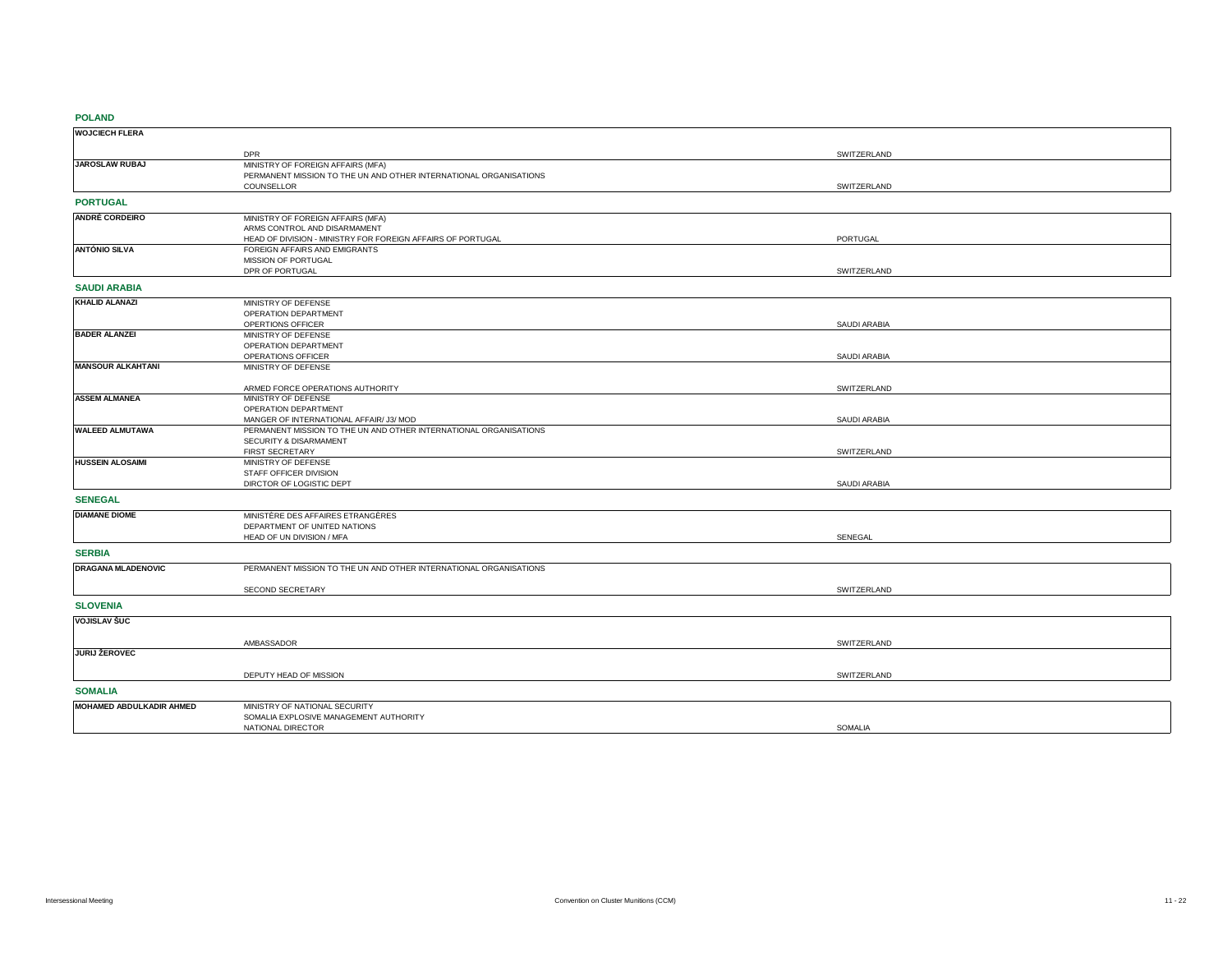## **SOUTH AFRICA**

| <b>SUUTH AFRIUA</b>         |                                                                   |              |
|-----------------------------|-------------------------------------------------------------------|--------------|
| SIMBONGILE MANCOTYWA-KUMSHA | PERMANENT MISSION TO THE UN AND OTHER INTERNATIONAL ORGANISATIONS |              |
|                             | <b>DISARMAMENT</b>                                                |              |
|                             | COUNSELLOR                                                        | SWITZERLAND  |
| <b>CHANTELLE NAIDOO</b>     | PERMANENT MISSION TO THE UN AND OTHER INTERNATIONAL ORGANISATIONS |              |
|                             | <b>DISARMAMENT</b>                                                |              |
|                             | <b>1ST SECRETARY</b>                                              | SWITZERLAND  |
| PHAKAMISA SIYOTHULA         | MINISTRY OF FOREIGN AFFAIRS AND INTERNATIONAL COOPERATION         |              |
|                             | <b>DISARMAMENT</b>                                                |              |
|                             | ASSISTANT DIRECTOR                                                | SOUTH AFRICA |
| <b>SPAIN</b>                |                                                                   |              |
| <b>IGNACIO CARTAGENA</b>    | MINISTRY OF FOREIGN AFFAIRS AND INTERNATIONAL COOPERATION         |              |
|                             | PERMANENT MISSION TO THE UN AND OTHER INTERNATIONAL ORGANISATIONS |              |
|                             | COUNSELOR                                                         | SWITZERLAND  |
| <b>IRENE CONTRERAS</b>      | PERMANENT MISSION TO THE UN AND OTHER INTERNATIONAL ORGANISATIONS |              |
|                             | <b>INTERN</b>                                                     | SWITZERLAND  |
| <b>JAVIER GIL CATALINA</b>  | MINISTRY OF FOREIGN AFFAIRS AND COOPERATION                       |              |
|                             | PERMANENT MISSION TO THE UN AND OTHER INTERNATIONAL ORGANISATIONS |              |
|                             | AMBASSADOR, HEAD OF DELEGATION TO THE CD                          | SWITZERLAND  |
| <b>IÑIGO LAQUIDÁIN</b>      | DEPARTMENT OF NATIONAL DEFENCE                                    |              |
|                             | ARMS CONTROL AND DISARMAMENT                                      |              |
|                             | SPANISH VERIFICATION UNIT                                         | <b>SPAIN</b> |
| <b>SUDAN</b>                |                                                                   |              |
| <b>ELBADWI AHMED</b>        |                                                                   |              |
|                             | <b>VICTIM ASSISTANCE</b>                                          |              |
|                             | DIRECTOR FOR VICTIM ASSISTANCE DPT NMAC - SUDAN                   | <b>SUDAN</b> |
| YAHIA GHANIM                | PERMANENT MISSION TO THE UN AND OTHER INTERNATIONAL ORGANISATIONS |              |
|                             |                                                                   |              |
|                             | FIRST SECRETARY                                                   | <b>SUDAN</b> |
| <b>SWAZILAND</b>            |                                                                   |              |
|                             |                                                                   |              |
| <b>MSIBI JOHN MANDLA</b>    | MINISTRY OF NATIONAL DEFENCE (MOD)                                |              |
|                             | OFFICE OF MINISTRY OF DEFENSE                                     |              |
|                             | DIR UN MILITARY AFFAIRS                                           | SWAZILAND    |
| ALTON S. LUKHELE            | MINISTRY OF FOREIGN AFFAIRS AND INTERNATIONAL COOPERATION         |              |
|                             | PERMANENT MISSION TO THE UN AND OTHER INTERNATIONAL ORGANISATIONS |              |
|                             | <b>FIRST SECRETARY</b>                                            | SWITZERLAND  |
| JOHN MANDLA MSIBI           | MINISTRY OF NATIONAL DEFENCE (MOD)                                |              |
|                             | OFFICE OF MINISTRY OF DEFENSE                                     |              |
|                             | DIR UN MILITARY AFFAIRS                                           | SWAZILAND    |
| <b>SWEDEN</b>               |                                                                   |              |
| <b>BJÖRN CAPPELIN</b>       | PERMANENT MISSION TO THE UN AND OTHER INTERNATIONAL ORGANISATIONS |              |
|                             | FIRST SECRETARY, PERMANENT MISSION OF SWEDEN, GENEVA              | SWITZERLAND  |
| <b>GUNNAR KLINGA</b>        | MINISTRY OF FOREIGN AFFAIRS (MFA)                                 |              |
|                             | DEPARTMENT FOR DISARMAMENT AND NON-PROLIFERATION                  |              |
|                             | <b>DIRECTOR</b>                                                   | SWEDEN       |
| <b>ULF LINDELL</b>          | PERMANENT MISSION TO THE UN AND OTHER INTERNATIONAL ORGANISATIONS |              |
|                             | <b>DISARMAMENT</b>                                                |              |
|                             | MINISTER COUNSELLOR                                               | SWITZERLAND  |
| <b>LARS OLSSON</b>          | ARMED FORCES HQ                                                   |              |
|                             | ARMS CONTROL DIVISION                                             |              |
|                             | ADVISOR                                                           | SWEDEN       |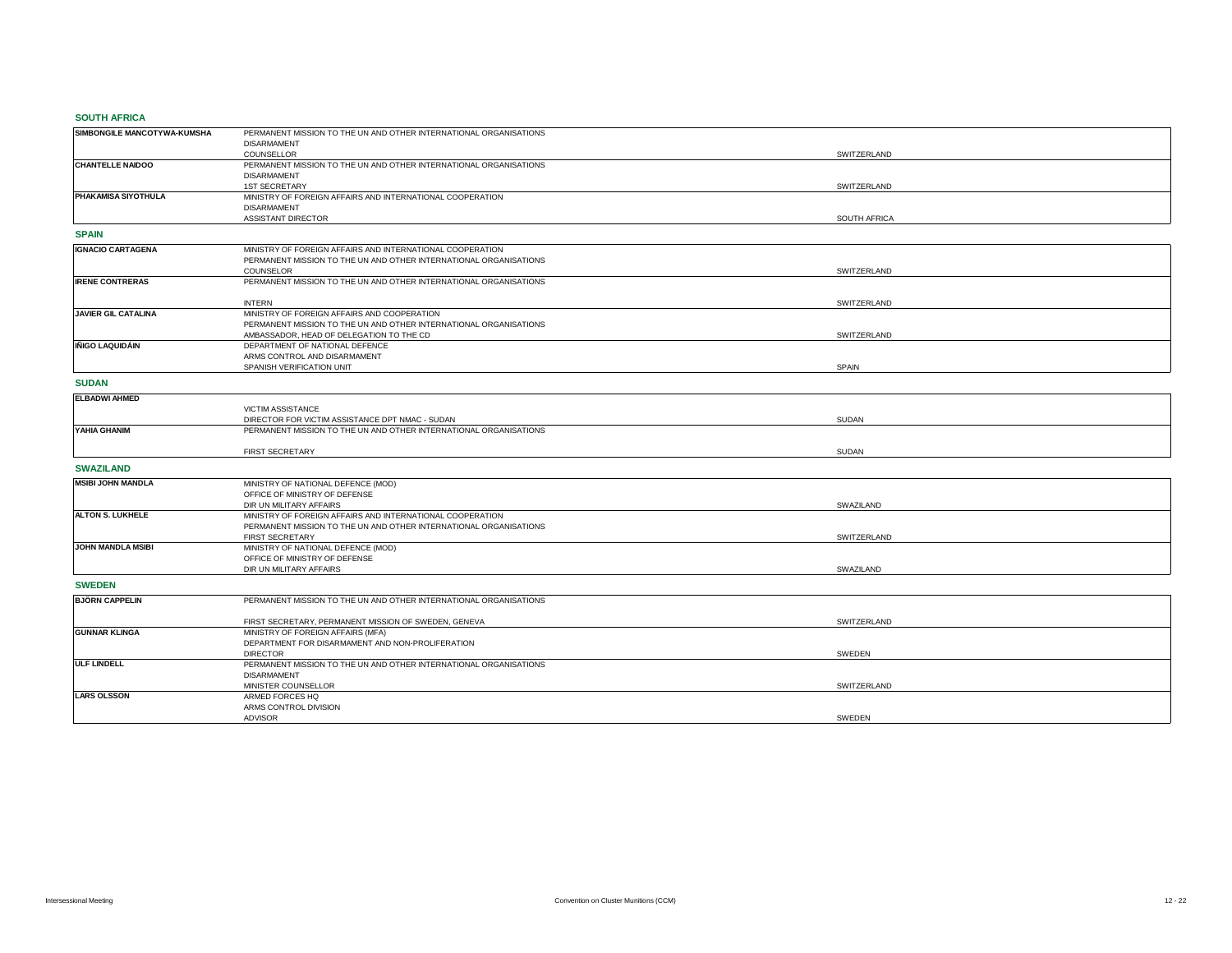### **SWITZERLAND**

| ------------                 |                                                                                       |                    |  |
|------------------------------|---------------------------------------------------------------------------------------|--------------------|--|
| <b>TIZIANO BALMELLI</b>      | MINISTRY OF FOREIGN AFFAIRS (MFA)                                                     |                    |  |
|                              | HEAD OF MULTILATERAL PEACE POLICY SECTION                                             | SWITZERLAND        |  |
| <b>FRANÇOIS GARRAUX</b>      | MISSION PERMANENTE AUPRÈS DE L'ONU ET DES ORGANSATIONS INTERNATIONALES                |                    |  |
|                              | MILITARY AND POLICY ADVISER, ARMS CONTROL AND DISARMAMENT                             | SWITZERLAND        |  |
| <b>LAURENT MASMEJEAN</b>     | MINISTÈRE DES AFFAIRES ETRANGÈRES                                                     |                    |  |
|                              | ARMS CONTROL AND DISARMAMENT                                                          |                    |  |
| <b>CLAUDIA MOSER</b>         | COUNSELLOR<br>FEDERAL DEPARTMENT OF FOREIGN AFFAIRS                                   | SWITZERLAND        |  |
|                              | DIRECTORATE FOR POLITICAL AFFAIRS / HUMAN SECURITY DIVISION                           |                    |  |
|                              | PROGRAMME OFFICER                                                                     | SWITZERLAND        |  |
| <b>URS SCHMID</b>            | MISSION PERMANENTE AUPRÈS DE L'ONU ET DES ORGANSATIONS INTERNATIONALES                |                    |  |
|                              | <b>DISARMAMENT</b>                                                                    |                    |  |
|                              | AMBASSADOR, PERMANENT REPRESENTATIVE TO THE CONFERENCE ON DISARMAMENT                 | SWITZERLAND        |  |
| TANZANIA, UNITED REPUBLIC OF |                                                                                       |                    |  |
| <b>DEUSDEDIT KAGANDA</b>     | PERMANENT MISSION TO THE UN AND OTHER INTERNATIONAL ORGANISATIONS                     |                    |  |
|                              | MINISTER PLENIPOTENTIARY                                                              | SWITZERLAND        |  |
| <b>RAMLA KHAMIS</b>          | MINISTRY OF FOREIGN AFFAIRS AND INTERNATIONAL COOPERATION                             |                    |  |
|                              | INTERNATIONAL COOPERATION DEPARTMENT                                                  | TANZANIA, UNITED   |  |
| <b>GABRIEL KWILIGWA</b>      | FOREIGN SERVICE OFFICER II<br>MINISTRY OF DEFENSE                                     | <b>REPUBLIC OF</b> |  |
|                              | DEFENCE FORCE HEADQUARTERS                                                            | TANZANIA, UNITED   |  |
|                              | LT.COL.                                                                               | <b>REPUBLIC OF</b> |  |
| <b>EDWARD MASALLA</b>        | MINISTRY OF DEFENSE                                                                   |                    |  |
|                              | DEFENCE FORCE HEADQUARTERS                                                            | TANZANIA, UNITED   |  |
| <b>MODEST MERO</b>           | COL. DR                                                                               | <b>REPUBLIC OF</b> |  |
|                              | MINISTRY OF FOREIGN AFFAIRS AND COOPERATION<br>DEPARTMENT OF MULTILATERAL COOPERATION |                    |  |
|                              | AMBASSADOR AND PERMANENT REPRESENTATIVE TO UN GENEVA                                  | SWITZERLAND        |  |
| <b>THAILAND</b>              |                                                                                       |                    |  |
| <b>KRISDA NORAPOOMPIPAT</b>  | NATIONAL MINE ACTION CENTRE                                                           |                    |  |
|                              |                                                                                       |                    |  |
|                              | <b>DIRECTOR GENERAL</b>                                                               | THAILAND           |  |
| PAKAWAT SRISUKWATTANA        |                                                                                       |                    |  |
|                              | <b>FIRST SECRETARY</b>                                                                | SWITZERLAND        |  |
| <b>TOGO</b>                  |                                                                                       |                    |  |
| <b>BALOM'MA BEDABA</b>       | PERMANENT MISSION TO THE UN AND OTHER INTERNATIONAL ORGANISATIONS                     |                    |  |
|                              |                                                                                       |                    |  |
|                              | MINISTRE CONSEILLER                                                                   | SWAZILAND          |  |
| A. KOMLAN NARTEH-MESSAN      | PERMANENT MISSION TO THE UN AND OTHER INTERNATIONAL ORGANISATIONS                     |                    |  |
|                              | FIRST SECRETARY                                                                       | SWITZERLAND        |  |
| <b>TUNISIA</b>               |                                                                                       |                    |  |
| <b>SLIM GHARIANI</b>         | PERMANENT MISSION TO THE UN AND OTHER INTERNATIONAL ORGANISATIONS                     |                    |  |
|                              | <b>DISARMAMENT SECTION</b>                                                            |                    |  |
|                              | MINISTER PLENIPOTENTIARY                                                              | SWITZERLAND        |  |
| <b>TURKEY</b>                |                                                                                       |                    |  |
| <b>RAMAZAN ERCAN</b>         | SECRETARY OF FOREIGN AFFAIRS                                                          |                    |  |
|                              | PERMANENT MISSION TO THE UN AND OTHER INTERNATIONAL ORGANISATIONS                     |                    |  |
|                              | COUNSELLOR (DISARMAMENT)                                                              | SWITZERLAND        |  |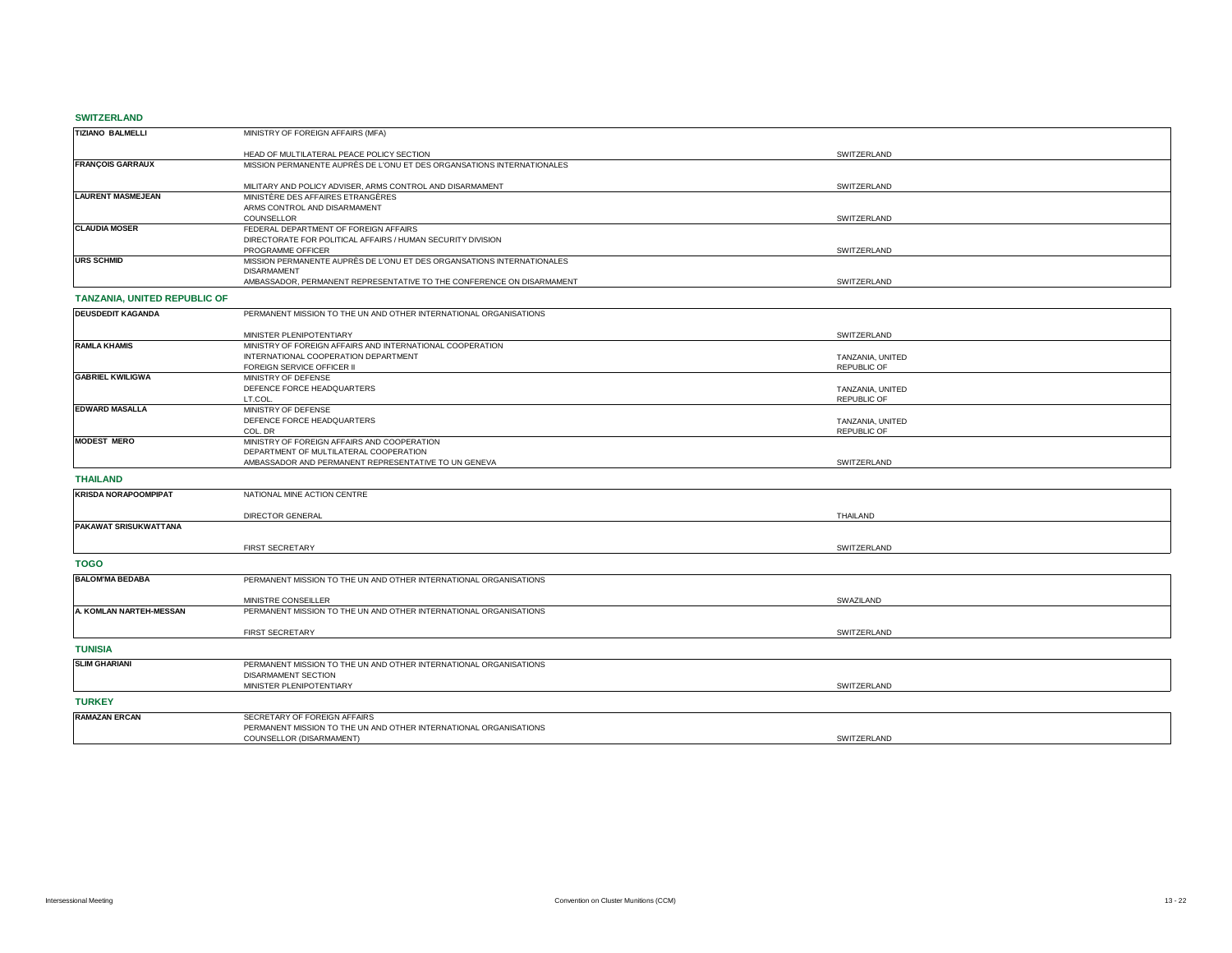## **UNITED KINGDOM**

| <b>RIONA NICHOLLS</b>              | FOREIGN AND COMMONWEALTH OFFICE                                             |                 |  |
|------------------------------------|-----------------------------------------------------------------------------|-----------------|--|
|                                    | ARMS EXPORT POLICY DEPARTMENT                                               |                 |  |
|                                    | HEAD, CONVENTIONAL ARMS POLICY TEAM                                         | UNITED KINGDOM  |  |
| <b>ELEONORA SAGGESE</b>            | FOREIGN AND COMMONWEALTH OFFICE                                             |                 |  |
|                                    | ARMS CONTROL AND DISARMAMENT                                                |                 |  |
|                                    | DISARMAMENT ATTACHE'                                                        | SWITZERLAND     |  |
| <b>PETER SONNEX</b>                | MINISTRY OF DEFENSE                                                         |                 |  |
|                                    | ARMS CONTROL AND COUNTER PROLIFERATION                                      |                 |  |
|                                    | MILITARY AND TECHNICAL ADVISER                                              | UNITED KINGDOM  |  |
| JEREMY WILMSHURST                  | FOREIGN AND COMMONWEALTH OFFICE                                             |                 |  |
|                                    |                                                                             |                 |  |
|                                    | ARMS EXPORT POLICY DEPARTMENT                                               |                 |  |
|                                    | POLICY OFFICER                                                              | UNITED KINGDOM  |  |
| <b>URUGUAY</b>                     |                                                                             |                 |  |
| <b>ALVARO BELLÓN</b>               |                                                                             |                 |  |
|                                    |                                                                             |                 |  |
|                                    | <b>LEGAL ADVISOR</b>                                                        | <b>URUGUAY</b>  |  |
| <b>LAURA DUPUY</b>                 |                                                                             |                 |  |
|                                    |                                                                             |                 |  |
|                                    | PERMANENT REPRESENTATIVE, AMBASSADOR, URUGUAY                               | SWITZERLAND     |  |
| <b>CRISTINA GONZALEZ</b>           |                                                                             |                 |  |
|                                    |                                                                             |                 |  |
|                                    | MINISTER COUNSELLOR                                                         |                 |  |
|                                    |                                                                             | SWITZERLAND     |  |
| <b>VIETNAM</b>                     |                                                                             |                 |  |
| THANH NGUYEN TRUNG                 | PERMANENT MISSION TO THE UN AND OTHER INTERNATIONAL ORGANISATIONS           |                 |  |
|                                    |                                                                             |                 |  |
|                                    |                                                                             |                 |  |
|                                    | HEAD OF DELEGATION                                                          | SWITZERLAND     |  |
| TRUNG TRAN QUANG                   | MINISTRY OF FOREIGN AFFAIRS (MFA)                                           |                 |  |
|                                    | DEPARTMENT FOR DISARMAMENT AND NON-PROLIFERATION                            |                 |  |
|                                    | OFFICER                                                                     | <b>VIET NAM</b> |  |
| <b>ZAMBIA</b>                      |                                                                             |                 |  |
| <b>ALICK BANDA</b>                 | MINISTRY OF FOREIGN AFFAIRS (MFA)                                           |                 |  |
|                                    |                                                                             |                 |  |
|                                    | FOREIGN MINISTER'S OFFICE                                                   | ZAMBIA          |  |
|                                    |                                                                             |                 |  |
|                                    | PUBLIC RELATIONS OFFICER                                                    |                 |  |
| <b>NG'ANDWE KAPAYA</b>             | NATIONAL MINE ACTION CENTRE                                                 |                 |  |
|                                    |                                                                             |                 |  |
|                                    | FIRST SECRETARY                                                             | ZAMBIA          |  |
| <b>NG'NDWE KAPAYA</b>              | MINISTRY OF FOREIGN AFFAIRS (MFA)                                           |                 |  |
|                                    | NATIONAL MINE ACTION CENTRE                                                 |                 |  |
|                                    | FIRST SECRETARY                                                             | ZAMBIA          |  |
| <b>EUNICE LUAMBIA</b>              | MINISTRY OF FOREIGN AFFAIRS (MFA)                                           |                 |  |
|                                    | <b>DISARMAMENT</b>                                                          |                 |  |
|                                    | <b>DIRECTOR</b>                                                             | ZAMBIA          |  |
| <b>SAMSON LUNGO</b>                | PERMANENT MISSION TO THE UN AND OTHER INTERNATIONAL ORGANISATIONS           |                 |  |
|                                    |                                                                             |                 |  |
|                                    | FIRST SECRETARY,                                                            | SWITZERLAND     |  |
| <b>GABRIEL NAMULAMBE</b>           | MINISTRY OF FOREIGN AFFAIRS (MFA)                                           |                 |  |
|                                    | FOREIGN MINISTER'S OFFICE                                                   |                 |  |
|                                    |                                                                             |                 |  |
| <b>ENCYLA TINA CHISHIBA SIJELA</b> | DEPUTY MINITER                                                              | ZAMBIA          |  |
|                                    | PERMANENT MISSION TO THE UN AND OTHER INTERNATIONAL ORGANISATIONS           |                 |  |
|                                    |                                                                             |                 |  |
|                                    | AMBASSADOR / PERMANENT REPRESENTATIVE                                       | SWITZERLAND     |  |
| DYRISS KABWITA SIMASIKU            | MINISTRY OF FOREIGN AFFAIRS (MFA)                                           |                 |  |
|                                    | NATIONAL MINE ACTION CENTRE                                                 |                 |  |
|                                    | ASSISTANT DIRECTOR- ZAMBIA MINE ANCTION CENTRE, MINISTRY OF FOREIGN AFFAIRS | ZAMBIA          |  |
| <b>WYLBUR SIMUUSA</b>              | MINISTRY OF FOREIGN AFFAIRS (MFA)                                           |                 |  |
|                                    | FOREIGN MINISTER'S OFFICE                                                   |                 |  |
|                                    | <b>CABINET MINISTER</b>                                                     | ZAMBIA          |  |
| <b>SIMON ZULU</b>                  | MINISTRY OF FOREIGN AFFAIRS (MFA)                                           |                 |  |
|                                    | NATIONAL MINE ACTION CENTRE<br>SENIOR EXECUTIVE OFFICER/ DEMINING OFFICER   | ZAMBIA          |  |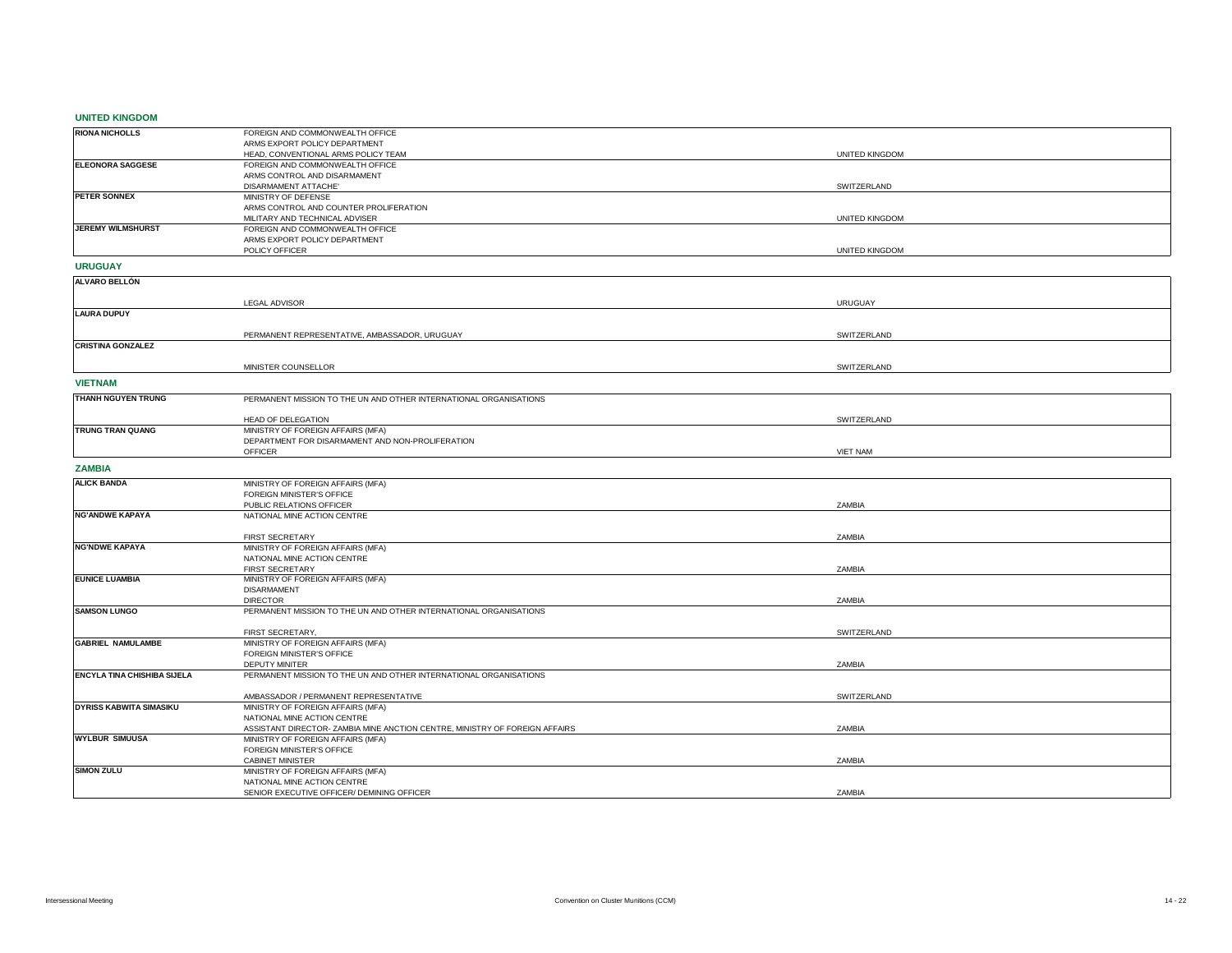## **ZIMBABWE**

| <b>PATRICK MACHAYA</b> | NATIONAL MINE ACTION AUTHORITY                                    |             |
|------------------------|-------------------------------------------------------------------|-------------|
|                        | NATIONAL MINE ACTION CENTRE                                       |             |
|                        | CHAIRMAN NAMAAZ                                                   | ZIMBABWE    |
| <b>CHAMESO MUCHEKA</b> | PERMANENT MISSION TO THE UN AND OTHER INTERNATIONAL ORGANISATIONS |             |
|                        |                                                                   |             |
|                        | COUNSELLOR                                                        | SWITZERLAND |

# **ORGANISATIONS**

## **ANTI-PERSONNEL MINE BAN CONVENTION IMPLEMENTATION SUPPORT UNIT (ISU)**

|                        | IMPLEMENTATION SUPPORT SPECIALIST            | SWITZERLAND |
|------------------------|----------------------------------------------|-------------|
| <b>SOPHIE DELFOLIE</b> |                                              |             |
|                        | DIRECTOR, ISU FOR THE AP MINE BAN CONVENTION | SWITZERLAND |
| <b>KERRY BRINKERT</b>  |                                              |             |

## **CMC**

| <b>JEFF ABRAMSON</b>   | LANDMINE AND CLUSTER MUNITION MONITOR                                             |                       |  |
|------------------------|-----------------------------------------------------------------------------------|-----------------------|--|
|                        |                                                                                   |                       |  |
|                        |                                                                                   |                       |  |
|                        | PROGRAM MANAGER                                                                   | SWITZERLAND           |  |
| <b>MIMIDOO ACHAKPA</b> | INTERNATIONAL CAMPAIGN TO BAN LANDMINES (ICBL) - CLUSTER MUNITION COALITION (CMC) |                       |  |
|                        |                                                                                   |                       |  |
|                        |                                                                                   |                       |  |
|                        | NETWORK COORDINATOR                                                               | NIGERIA               |  |
| <b>RACHEL ACHESON</b>  | WOMEN'S INTERNATIONAL LEAGUE FOR PEACE AND FREEDOM                                |                       |  |
|                        | <b>DIRECTORATE</b>                                                                |                       |  |
|                        | <b>DISARMAMENT</b>                                                                | UNITED STATES OF      |  |
|                        | <b>DIRECTOR</b>                                                                   | <b>AMERICA</b>        |  |
| <b>FIROZ ALIZADA</b>   | INTERNATIONAL CAMPAIGN TO BAN LANDMINES (ICBL) - CLUSTER MUNITION COALITION (CMC) |                       |  |
|                        | <b>ADVOCACY</b>                                                                   |                       |  |
|                        | <b>CAMPAIGNS</b>                                                                  |                       |  |
|                        | <b>CAMPAIGN MANAGER</b>                                                           | SWITZERLAND           |  |
| <b>ALMA AL-OSTA</b>    | HANDICAP INTERNATIONAL                                                            |                       |  |
|                        | ADVOCACY                                                                          |                       |  |
|                        | ADVOCACY UNIT                                                                     |                       |  |
|                        | ARMS ADVOCACY MANAGER                                                             | <b>BELGIUM</b>        |  |
| <b>HABBOUBA AOUN</b>   | LANDMINES RESOURCE CENTER                                                         |                       |  |
|                        |                                                                                   |                       |  |
|                        | CAMPAIGNER                                                                        | <b>LEBANON</b>        |  |
| <b>HAVARD BACH</b>     | NORWEGIAN PEOPLE'S AID (NPA)                                                      |                       |  |
|                        | <b>MINE ACTION</b>                                                                |                       |  |
|                        | MINE ACTION DEPARTMENT                                                            |                       |  |
|                        | CHIEF TECHNICAL ADVISOR, OPS METHODS                                              | <b>FRANCE</b>         |  |
| <b>MEHMET BALCI</b>    | <b>GENEVA CALL</b>                                                                |                       |  |
|                        | <b>OPERATIONS</b>                                                                 |                       |  |
|                        | <b>HEADQUARTER</b>                                                                |                       |  |
|                        | PROGRAMME DIRECTOR                                                                | SWITZERLAND           |  |
| <b>ELSA BERSETH</b>    | CLUSTER MUNITION COALITION (CMC)                                                  |                       |  |
|                        |                                                                                   |                       |  |
|                        |                                                                                   |                       |  |
|                        | OPERATIONS MANAGER                                                                | SWITZERLAND           |  |
| <b>SARAH BLAKEMORE</b> | CLUSTER MUNITION COALITION (CMC)                                                  |                       |  |
|                        |                                                                                   |                       |  |
|                        |                                                                                   |                       |  |
|                        | DIRECTOR, CMC                                                                     | <b>UNITED KINGDOM</b> |  |
| <b>IRINA BLANCHE</b>   | GENDER AND MINE ACTION PROGRAMME (GMAP)                                           |                       |  |
|                        |                                                                                   |                       |  |
|                        |                                                                                   |                       |  |
|                        | PROGRAMME ASSISTANT                                                               | SWITZERLAND           |  |
| JARED BLOCH            | INTERNATIONAL CAMPAIGN TO BAN LANDMINES (ICBL) - CLUSTER MUNITION COALITION (CMC) |                       |  |
|                        | <b>HEADQUARTERS</b>                                                               |                       |  |
|                        | ADVOCACY LANDMINES/CLUSTER MUNITONS                                               |                       |  |
|                        | MEDIA AND COMMUNICATION MANAGER                                                   | SWITZERLAND           |  |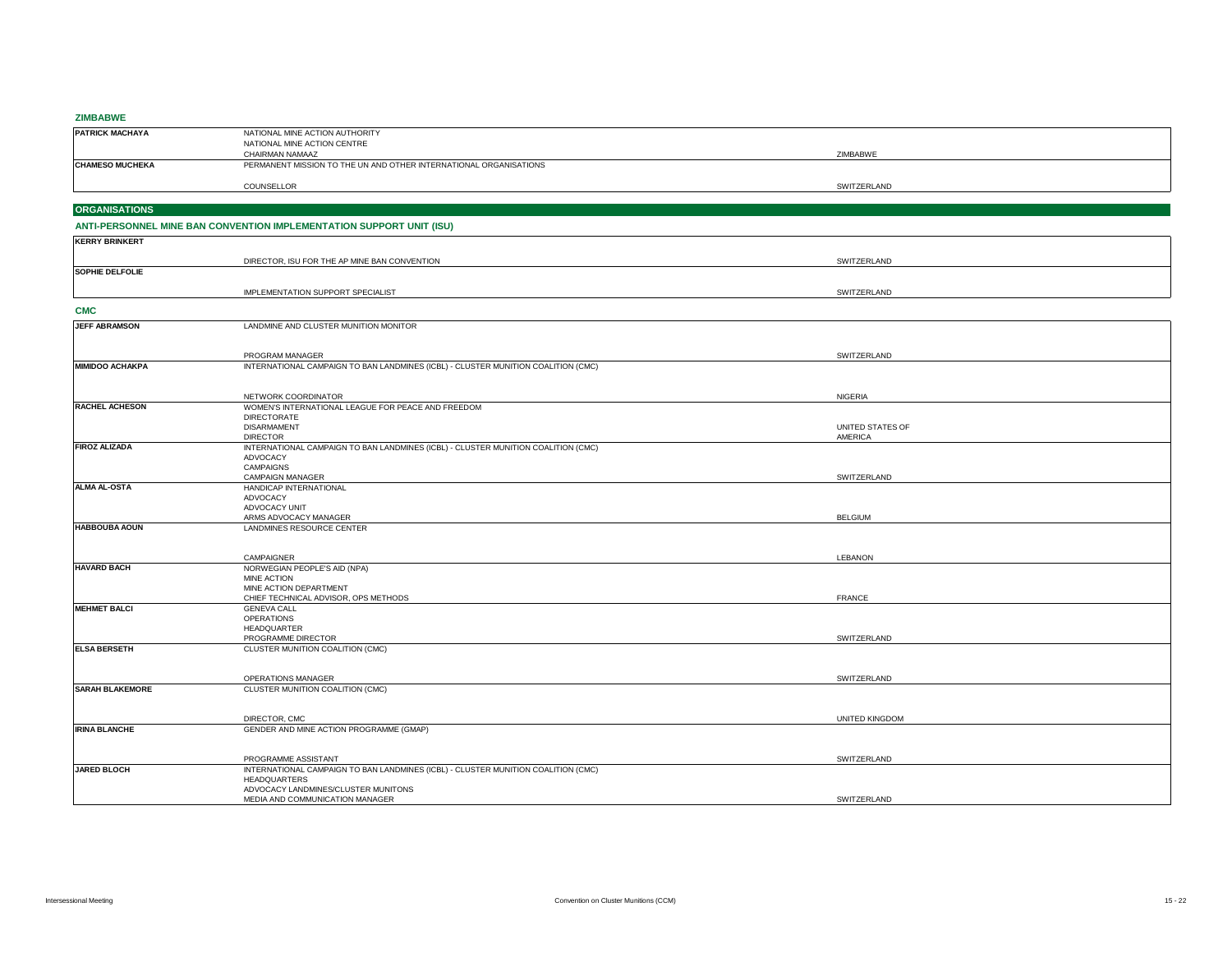| <b>ROOS BOER</b>            |                                                                                   |                       |  |
|-----------------------------|-----------------------------------------------------------------------------------|-----------------------|--|
|                             | <b>IKV PAX CHRISTI</b>                                                            |                       |  |
|                             | SECURITY AND DISARMAMENT                                                          |                       |  |
|                             | SECURITY & DISARMAMENT                                                            |                       |  |
|                             |                                                                                   |                       |  |
|                             | POLICY OFFICER SECURITY AND DISARMAMENT                                           | NETHERLANDS           |  |
| <b>LAURA BOILLOT</b>        | ARTICLE 36                                                                        |                       |  |
|                             |                                                                                   |                       |  |
|                             |                                                                                   |                       |  |
|                             | PROJECT MANAGER                                                                   | UNITED KINGDOM        |  |
| <b>ELÉA BOUREUX</b>         | INTERNATIONAL CAMPAIGN TO BAN LANDMINES (ICBL) - CLUSTER MUNITION COALITION (CMC) |                       |  |
|                             |                                                                                   |                       |  |
|                             |                                                                                   |                       |  |
|                             | <b>INTERN</b>                                                                     | SWITZERLAND           |  |
|                             |                                                                                   |                       |  |
| <b>LYNN BRADACH</b>         | HANDICAP INTERNATIONAL                                                            |                       |  |
|                             |                                                                                   |                       |  |
|                             |                                                                                   | UNITED STATES OF      |  |
|                             | <b>BAN ADVOCATE</b>                                                               | AMERICA               |  |
| <b>MAYA BREHM</b>           | ARTICLE 36                                                                        |                       |  |
|                             |                                                                                   |                       |  |
|                             | <b>GENEVA BRANCH</b>                                                              |                       |  |
|                             | CONSULTANT                                                                        | SWITZERLAND           |  |
| <b>SYLVIE BRIGOT-VILAIN</b> |                                                                                   |                       |  |
|                             | INTERNATIONAL CAMPAIGN TO BAN LANDMINES (ICBL) - CLUSTER MUNITION COALITION (CMC) |                       |  |
|                             |                                                                                   |                       |  |
|                             |                                                                                   |                       |  |
|                             | <b>EXECUTIVE DIRECTOR</b>                                                         | SWITZERLAND           |  |
| <b>MEGAN BURKE</b>          | INTERNATIONAL CAMPAIGN TO BAN LANDMINES (ICBL) - CLUSTER MUNITION COALITION (CMC) |                       |  |
|                             | LANDMINE AND CLUSTER MUNITION MONITOR                                             |                       |  |
|                             | VICTIM ASSISTANCE                                                                 |                       |  |
|                             | VICTIM ASSISTANCE                                                                 | NICARAGUA             |  |
| <b>NERINA CEVRA</b>         | ACTION ON ARMED VIOLENCE (AOAV)                                                   |                       |  |
|                             |                                                                                   |                       |  |
|                             | ADVOCACY                                                                          |                       |  |
|                             |                                                                                   |                       |  |
|                             | COORDINATOR, VICTIMS' RIGHTS                                                      | UNITED KINGDOM        |  |
| <b>AMELIE CHAYER</b>        | CLUSTER MUNITION COALITION (CMC)                                                  |                       |  |
|                             |                                                                                   |                       |  |
|                             |                                                                                   |                       |  |
|                             | POLICY ANALYST                                                                    | SWITZERLAND           |  |
| <b>OBBY CHIBULUMA</b>       | SACCORD                                                                           |                       |  |
|                             | HEADQUARTERS                                                                      |                       |  |
|                             |                                                                                   |                       |  |
|                             | MEDIA AND COMMUNICATIONS                                                          |                       |  |
|                             | INFORMATION AND ADVOCACY OFFICER                                                  | ZAMBIA                |  |
| PURNA SHOVA CHITRAKAR       | INTERNATIONAL CAMPAIGN TO BAN LANDMINES (ICBL) - CLUSTER MUNITION COALITION (CMC) |                       |  |
|                             |                                                                                   |                       |  |
|                             |                                                                                   |                       |  |
|                             |                                                                                   |                       |  |
|                             |                                                                                   |                       |  |
|                             | COORDINATOR                                                                       | <b>NEPAL</b>          |  |
| SHUSHIRA CHONHENCHOB        | NORWEGIAN PEOPLE'S AID (NPA)                                                      |                       |  |
|                             |                                                                                   |                       |  |
|                             |                                                                                   |                       |  |
|                             | PROGRAMME AND ADVOCACY OFFICER                                                    | THAILAND              |  |
| <b>MARK CLAYTON</b>         | MINE ACTION SUPPORT GROUP                                                         |                       |  |
|                             | MINE ACTION                                                                       |                       |  |
|                             |                                                                                   |                       |  |
|                             | <b>BUSINESS DEVELOPMENT</b>                                                       | UNITED KINGDOM        |  |
| <b>MARY DENISE COGHLAN</b>  |                                                                                   |                       |  |
|                             | CAMBODIA CAMPAIGN TO BAN LANDMINES AND CLUSTER BOMBS                              |                       |  |
|                             |                                                                                   |                       |  |
|                             |                                                                                   |                       |  |
|                             | <b>DIRECTOR</b>                                                                   | CAMBODIA              |  |
| <b>GREG CROWTHER</b>        | INTERNATIONAL CAMPAIGN TO BAN LANDMINES (ICBL) - CLUSTER MUNITION COALITION (CMC) |                       |  |
|                             | PROGRAMME SECTION                                                                 |                       |  |
|                             | MINE ACTION PROGRAMME                                                             |                       |  |
|                             | REGIONAL PROGRAMMES MANAGER                                                       | <b>UNITED KINGDOM</b> |  |
| JAMES DE LE VINGNE          | MINES ADVISORY GROUP                                                              |                       |  |
|                             | MINE ACTION                                                                       |                       |  |
|                             | <b>BUSINESS DEVELOPMENT</b>                                                       |                       |  |
|                             |                                                                                   |                       |  |
|                             | BUSINESS DEVELOPMENT OFFICER                                                      | UNITED KINGDOM        |  |
| KASIA DERLICKA-ROSENBAUER   | INTERNATIONAL CAMPAIGN TO BAN LANDMINES (ICBL) - CLUSTER MUNITION COALITION (CMC) |                       |  |
|                             |                                                                                   |                       |  |
|                             |                                                                                   |                       |  |
|                             | <b>ICBL DIRECTOR</b>                                                              | SWITZERLAND           |  |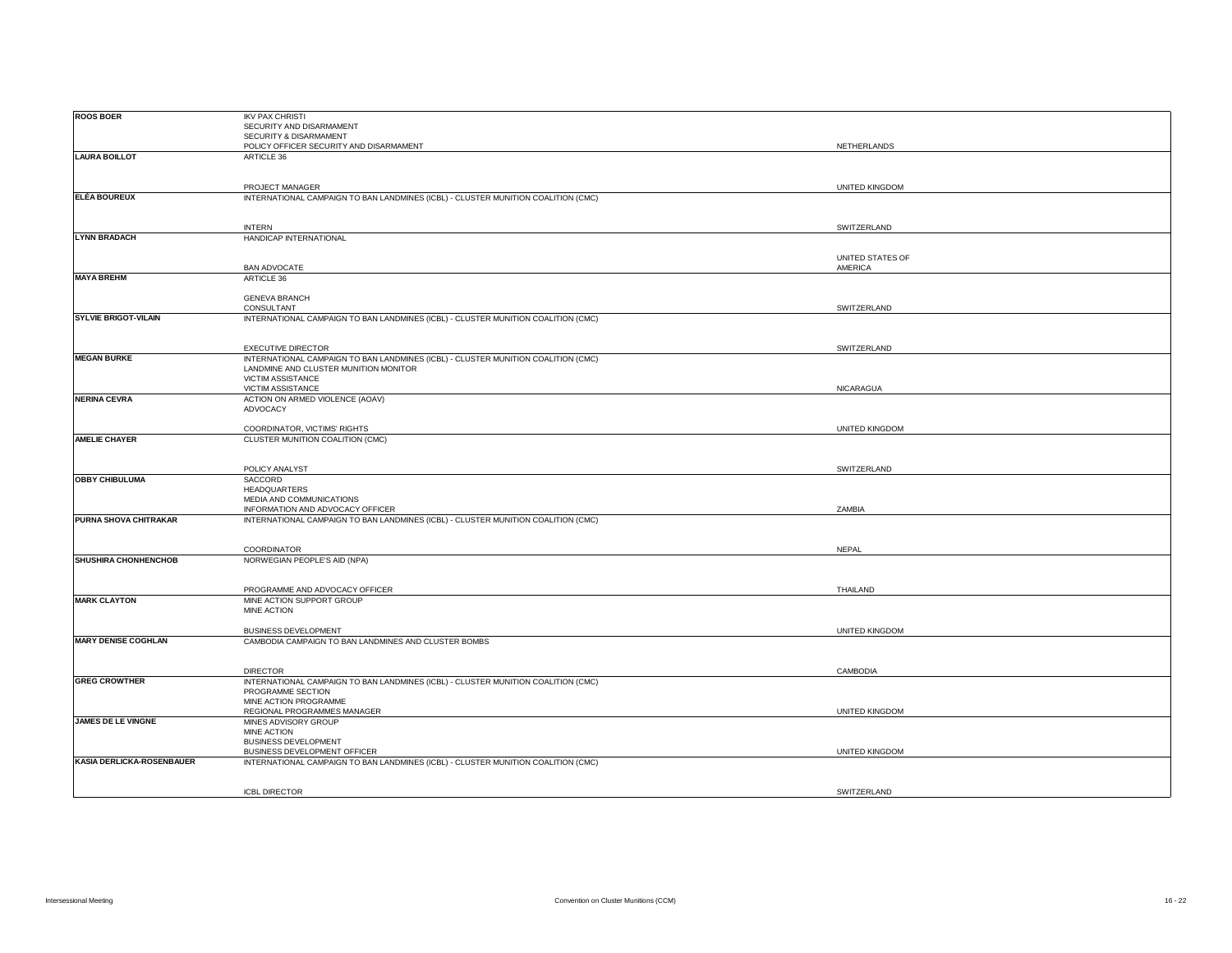| <b>MARIA PIA DEVOTO</b>        | ASOCIACION PARA POLITICAS PUBLICAS (APP)                                          |                  |  |
|--------------------------------|-----------------------------------------------------------------------------------|------------------|--|
|                                | ADVOCACY                                                                          |                  |  |
|                                |                                                                                   |                  |  |
|                                | ADVOCACY DEPARTMENT                                                               |                  |  |
|                                | <b>DIRECTOR</b>                                                                   | ARGENTINA        |  |
| <b>GEOFFREY LOU DUKE</b>       | SOUTH SUDAN ACTION NETWORK ON SMALL ARMS (SSANSA)                                 |                  |  |
|                                | SECURITY AND DISARMAMENT                                                          |                  |  |
|                                | POLICY UNIT                                                                       |                  |  |
|                                | PROGRAM MANAGER                                                                   | SOUTH SUDAN      |  |
|                                |                                                                                   |                  |  |
| <b>RAQUEL FERNANDES</b>        | INTERNATIONAL CAMPAIGN TO BAN LANDMINES (ICBL) - CLUSTER MUNITION COALITION (CMC) |                  |  |
|                                | MINE ACTION                                                                       |                  |  |
|                                |                                                                                   |                  |  |
|                                | <b>LIAISON OFFICER</b>                                                            | SWITZERLAND      |  |
| <b>KJERSTI TOKLE FJELLHAUG</b> | APOPO                                                                             |                  |  |
|                                |                                                                                   |                  |  |
|                                | MINE ACTION                                                                       |                  |  |
|                                | MINE ACTION PROGRAMME                                                             |                  |  |
|                                | MINE ACTION ADVISOR                                                               | FRANCE           |  |
| ALBINO FORQUILHA               | <b>FOMICRES</b>                                                                   |                  |  |
|                                | SECURITY AND DISARMAMENT                                                          |                  |  |
|                                | SECURITY & DISARMAMENT                                                            |                  |  |
|                                |                                                                                   |                  |  |
|                                | <b>EXECUTIVE DIRECTOR</b>                                                         | MOZAMBIQUE       |  |
| <b>TAMAR GABELNICK</b>         | CLUSTER MUNITION COALITION (CMC)                                                  |                  |  |
|                                |                                                                                   |                  |  |
|                                |                                                                                   |                  |  |
|                                | POLICY DIRECTOR                                                                   | SWITZERLAND      |  |
| <b>MIA GANDENBERGER</b>        | WOMEN'S INTERNATIONAL LEAGUE FOR PEACE AND FREEDOM                                |                  |  |
|                                |                                                                                   |                  |  |
|                                | HEADQUARTERS                                                                      |                  |  |
|                                | <b>DISARMAMENT</b>                                                                |                  |  |
|                                | PROGRAMME ASSOCIATE                                                               | SWITZERLAND      |  |
| <b>STEVE GOOSE</b>             | HUMAN RIGHTS WATCH                                                                |                  |  |
|                                | ARMS DIVISION                                                                     |                  |  |
|                                |                                                                                   | UNITED STATES OF |  |
|                                |                                                                                   |                  |  |
|                                | <b>DIRECTOR</b>                                                                   | AMERICA          |  |
| <b>HECTOR GUERRA</b>           | INTERNATIONAL CAMPAIGN TO BAN LANDMINES (ICBL) - CLUSTER MUNITION COALITION (CMC) |                  |  |
|                                |                                                                                   |                  |  |
|                                |                                                                                   |                  |  |
|                                | REPRESENTATIVE IN MEXICO                                                          | <b>MEXICO</b>    |  |
| <b>WILLIAM HANKEY</b>          | GENDER AND MINE ACTION PROGRAMME (GMAP)                                           |                  |  |
|                                |                                                                                   |                  |  |
|                                |                                                                                   |                  |  |
|                                |                                                                                   |                  |  |
|                                |                                                                                   |                  |  |
|                                | PROGRAMME ASSISTANT                                                               | FRANCE           |  |
| <b>PAUL HANNON</b>             | MINES ACTION CANADA                                                               |                  |  |
|                                |                                                                                   |                  |  |
|                                |                                                                                   |                  |  |
|                                |                                                                                   |                  |  |
|                                | <b>EXECUTIVE DIRECTOR</b>                                                         | CANADA           |  |
| <b>KATHERINE HARRISON</b>      | NORWEGIAN PEOPLE'S AID (NPA)                                                      |                  |  |
|                                |                                                                                   |                  |  |
|                                |                                                                                   |                  |  |
|                                |                                                                                   |                  |  |
|                                | MONITOR AND RESEARCH ADVISOR                                                      | UNITED KINGDOM   |  |
| <b>RUDWAN HUSAIN</b>           | ASSALAMA FOR MINES AND UXO ACTIONS                                                |                  |  |
|                                | ADVOCACY                                                                          |                  |  |
|                                | NATIONAL CAMPAGNER                                                                |                  |  |
|                                | INTERNATIONAL REPRESENTATIVE                                                      | LIBYA            |  |
| <b>SAMI IBRAHIM</b>            | JASMAR HUMAN SECURITY ORGANIZATION                                                |                  |  |
|                                |                                                                                   |                  |  |
|                                | <b>CIVIL SOCIETY</b>                                                              |                  |  |
|                                | <b>ADMINISTRATION</b>                                                             |                  |  |
|                                | <b>EXECUTIVE DIRECTOR</b>                                                         | SUDAN            |  |
| <b>ABIGAIL JONES</b>           | GENDER AND MINE ACTION PROGRAMME (GMAP)                                           |                  |  |
|                                |                                                                                   |                  |  |
|                                |                                                                                   |                  |  |
|                                |                                                                                   |                  |  |
|                                | PROGRAMME MANAGER                                                                 | SWITZERLAND      |  |
| JOSEPHINE JONES                | INTERNATIONAL CAMPAIGN TO BAN LANDMINES (ICBL) - CLUSTER MUNITION COALITION (CMC) |                  |  |
|                                | MINE ACTION                                                                       |                  |  |
|                                | <b>BUSINESS DEVELOPMENT</b>                                                       |                  |  |
|                                | BUSINESS DEVELOPMENT MANAGER                                                      | UNITED KINGDOM   |  |
|                                | WANEP-GAMBIA                                                                      |                  |  |
| <b>ANNA JONES</b>              |                                                                                   |                  |  |
|                                | CIVIL SOCIETY                                                                     |                  |  |
|                                | HEAD OF PROGRAMMES                                                                | <b>GAMBIA</b>    |  |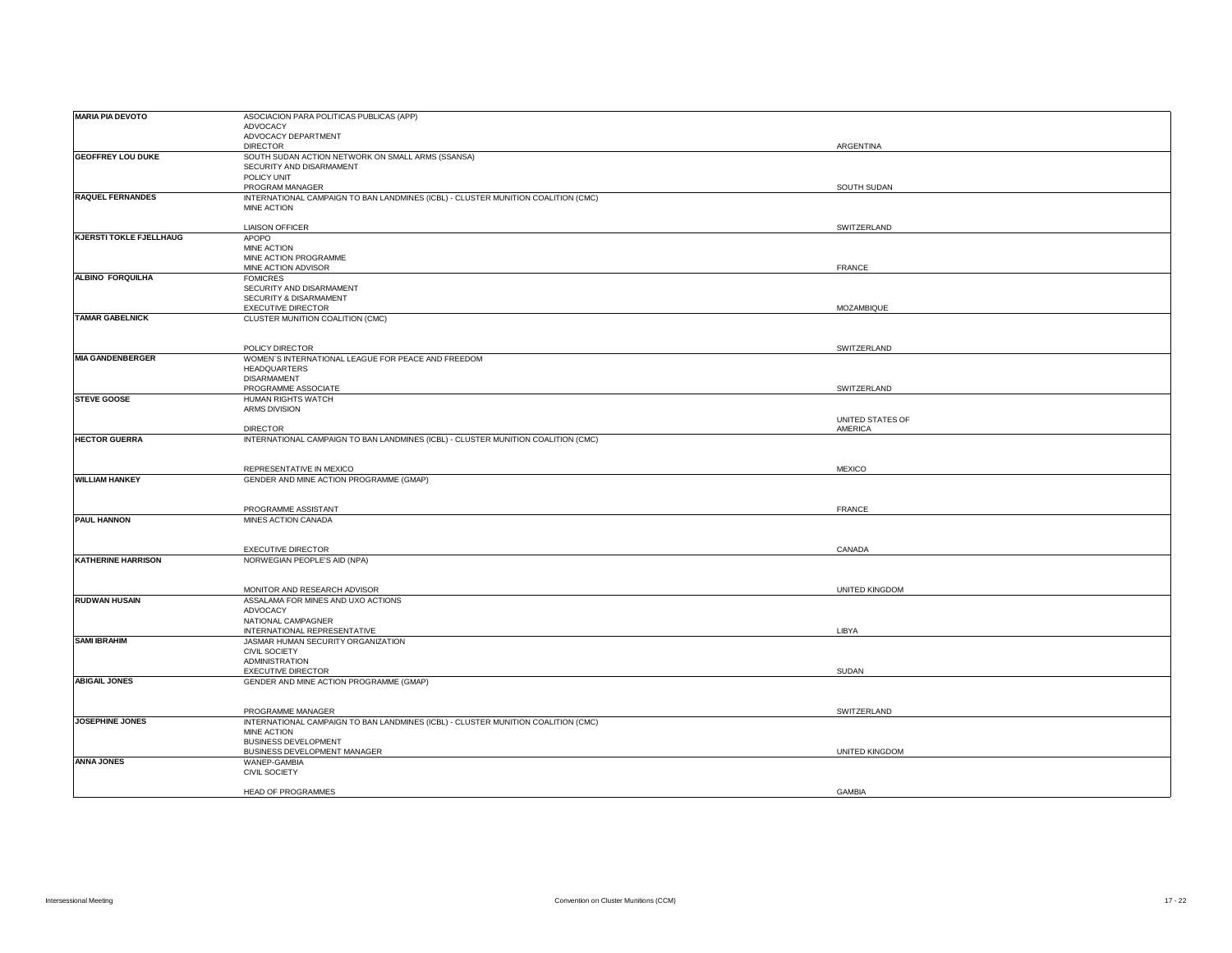| <b>BRUCE ATLE KARLSEN</b>  | NORWEGIAN PEOPLE'S AID (NPA)                                                      |                          |
|----------------------------|-----------------------------------------------------------------------------------|--------------------------|
|                            | MINE ACTION                                                                       |                          |
|                            | MINE ACTION DEPARTMENT                                                            |                          |
|                            | DEPUTY DIRECTOR                                                                   | NORWAY                   |
| <b>MEREL KREDIET</b>       | CLUSTER MUNITION COALITION (CMC)                                                  |                          |
|                            |                                                                                   |                          |
|                            |                                                                                   |                          |
|                            | CAMPAIGNS AND ADVOCACY ASSISTANT                                                  | UNITED KINGDOM           |
| <b>MARIA LEON RUSSO</b>    |                                                                                   |                          |
|                            | LANDMINE AND CLUSTER MUNITION MONITOR                                             |                          |
|                            | <b>HUMAN RIGHTS</b>                                                               |                          |
|                            | GERENTE DE CAMPAÑAS                                                               | VENEZUELA                |
| <b>MARION LIBERTUCCI</b>   |                                                                                   |                          |
|                            | HANDICAP INTERNATIONAL                                                            |                          |
|                            | ADVOCACY                                                                          |                          |
|                            | ADVOCACY UNIT                                                                     | <b>FRANCE</b>            |
| <b>AMY LITTLE</b>          | HEAD OF ADVOCACY UNIT                                                             |                          |
|                            | CLUSTER MUNITION COALITION (CMC)                                                  |                          |
|                            |                                                                                   |                          |
|                            |                                                                                   |                          |
|                            | CMC CAMPAIGN MANAGER                                                              | UNITED KINGDOM           |
| <b>CHRIS LOUGHRAN</b>      | INTERNATIONAL CAMPAIGN TO BAN LANDMINES (ICBL) - CLUSTER MUNITION COALITION (CMC) |                          |
|                            | MINE ACTION                                                                       |                          |
|                            | POLICY UNIT                                                                       |                          |
| <b>RICHARD MACCORMAC</b>   | DIRECTOR OF POLICY AND EVALUATION                                                 | UNITED KINGDOM           |
|                            | DANCHURCHAID (DCA)                                                                |                          |
|                            | CIVIL SOCIETY                                                                     |                          |
|                            | MINE ACTION DEPARTMENT                                                            |                          |
|                            | HEAD OF MINE ACTION                                                               | DENMARK                  |
| <b>NADIRA MALLIK</b>       | LATIFA GONO SHOHAY ANGON                                                          |                          |
|                            | ADVOCACY                                                                          |                          |
|                            | <b>HUMAN RIGHTS</b>                                                               |                          |
|                            | CHAIRPERSON                                                                       | BANGLADESH               |
| <b>STUART MASLEN</b>       | NORWEGIAN PEOPLE'S AID (NPA)                                                      |                          |
|                            | MINE ACTION<br>MINE ACTION DEPARTMENT                                             |                          |
|                            | MINE ACTION EDITOR, LANDMINE MONITOR                                              | <b>FRANCE</b>            |
| <b>MORGAN MCKENNA</b>      | LANDMINE AND CLUSTER MUNITION MONITOR                                             |                          |
|                            |                                                                                   |                          |
|                            |                                                                                   |                          |
|                            | PROGRAM ASSISTANT                                                                 | SWITZERLAND              |
| RAAFAT (DR.) MEISAK        | CLUSTER MUNITION COALITION (CMC)                                                  |                          |
|                            |                                                                                   |                          |
|                            |                                                                                   |                          |
|                            | MEMBER, CMC                                                                       | <b>KUWAIT</b>            |
| <b>FRED MEYLAN</b>         |                                                                                   |                          |
|                            | <b>GENEVA CALL</b>                                                                |                          |
|                            |                                                                                   |                          |
|                            | PROGRAMME DIRECTOR AFRICA                                                         | SWITZERLAND              |
| <b>FRANCKY MIANTUALA</b>   |                                                                                   |                          |
|                            | CLUSTER MUNITION COALITION (CMC)                                                  |                          |
|                            |                                                                                   | CONGO, THE<br>DEMOCRATIC |
|                            | COORDINATOR                                                                       | REPUBLIC OF THE          |
| <b>KATHRYN MILLETT</b>     | LANDMINE AND CLUSTER MUNITION MONITOR                                             |                          |
|                            |                                                                                   |                          |
|                            |                                                                                   |                          |
|                            | MINE ACTION COORDINATOR                                                           | SWITZERLAND              |
| EISHAH SAEED NALH MOHAMMED | <b>CIVIL SOCIETY</b>                                                              |                          |
|                            | NATIONAL CAMPAGNER                                                                |                          |
|                            |                                                                                   |                          |
|                            | YEMEN MINE AWARENESS ASSOCIATION                                                  | <b>YEMEN</b>             |
| <b>RICHARD MOYES</b>       | ARTICLE 36                                                                        |                          |
|                            |                                                                                   |                          |
|                            |                                                                                   |                          |
|                            | <b>MANAGING PARTNER</b>                                                           | UNITED KINGDOM           |
| <b>ROBERT MTONGA</b>       | INTERNATIONAL PHYSICIANS FOR THE PREVENTION OF NUCLEAR WAR                        |                          |
|                            | <b>CIVIL SOCIETY</b>                                                              |                          |
|                            | NATIONAL CAMPAGNER                                                                |                          |
|                            | CO-PRESIDENT                                                                      | ZAMBIA                   |
|                            |                                                                                   |                          |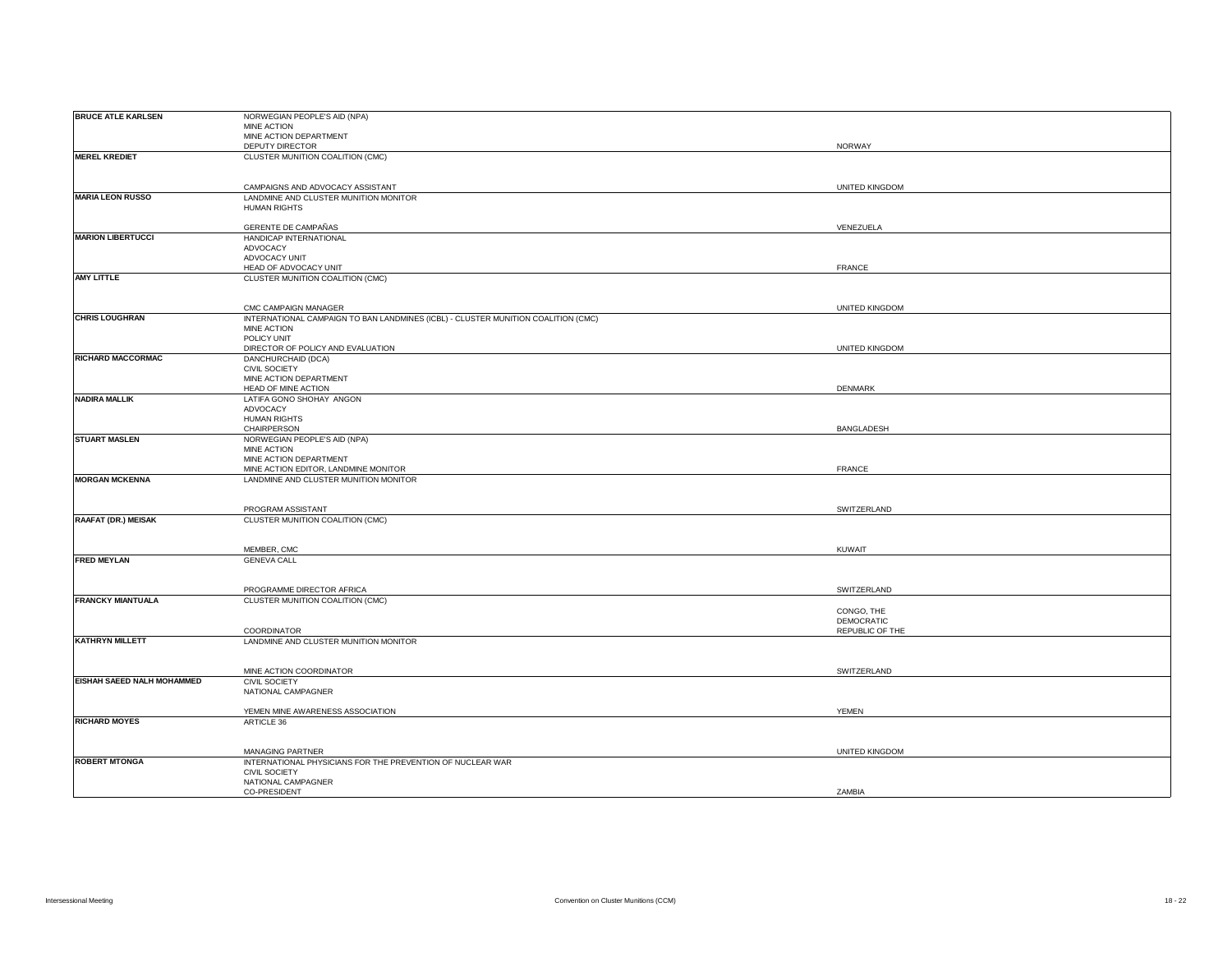| <b>NATHALIE MUNOZ TORD</b>  | INTERNATIONAL CAMPAIGN TO BAN LANDMINES (ICBL) - CLUSTER MUNITION COALITION (CMC) |                 |
|-----------------------------|-----------------------------------------------------------------------------------|-----------------|
|                             |                                                                                   |                 |
| <b>UMEDJON NAIMOV</b>       | <b>INTERN</b><br>HANDICAP INTERNATIONAL                                           | SWITZERLAND     |
|                             |                                                                                   |                 |
|                             | <b>BAN ADVOCATE</b>                                                               | TAJIKISTAN      |
| <b>THOMAS NASH</b>          | ARTICLE 36                                                                        |                 |
|                             |                                                                                   |                 |
|                             | <b>DIRECTOR</b>                                                                   | UNITED KINGDOM  |
| <b>HA NGUYEN THU</b>        | VIETNAM VETERANS OF AMERICA FOUNDATION                                            |                 |
|                             | MINE ACTION                                                                       |                 |
|                             | PROGRAM MANAGER                                                                   | <b>VIET NAM</b> |
| <b>CLAUS NIELSEN</b>        | DANCHURCHAID (DCA)<br>MINE ACTION                                                 |                 |
|                             | MINE ACTION DEPARTMENT                                                            |                 |
| <b>SIGNE NØRMOSE</b>        | <b>HEAD OF OPERATIONS</b><br>DANCHURCHAID (DCA)                                   | <b>DENMARK</b>  |
|                             | MINE ACTION                                                                       |                 |
|                             | MINE ACTION DEPARTMENT<br>HEAD OF SUPPORT, MINE ACTION                            | DENMARK         |
| <b>SUZANNE OOSTERWIJK</b>   | <b>IKV PAX CHRISTI</b>                                                            |                 |
|                             | SECURITY AND DISARMAMENT                                                          |                 |
|                             | SECURITY & DISARMAMENT<br>PROGRAMMA OFFICER SECURITY & DISARMAMENT                | NETHERLANDS     |
| <b>MARGARET ARACH ORECH</b> | UGANDA LANDMINE SURVIVORS ASSOCIATION                                             |                 |
|                             | CIVIL SOCIETY<br>ADVOCACY LANDMINES/CLUSTER MUNITONS                              |                 |
|                             | <b>DIRECTOR</b>                                                                   | <b>UGANDA</b>   |
| <b>IAIN OVERTON</b>         | ACTION ON ARMED VIOLENCE (AOAV)<br>POLICY AND RESEARCH                            |                 |
|                             | POLICY UNIT                                                                       |                 |
| <b>ROBERT PERKINS</b>       | POLICY AND INVESTIGATIONS DIRECTOR<br>ACTION ON ARMED VIOLENCE (AOAV)             | UNITED KINGDOM  |
|                             | POLICY AND RESEARCH                                                               |                 |
|                             | NORMS ON EXPLOSIVE WEAPONS PROJECT<br>RESEARCHER                                  | UNITED KINGDOM  |
| <b>LOREN PERSI</b>          | LANDMINE AND CLUSTER MUNITION MONITOR                                             |                 |
|                             |                                                                                   |                 |
|                             | COORDINATING EDITOR                                                               | AUSTRALIA       |
| <b>LUCY PINCHES</b>         | INTERNATIONAL CAMPAIGN TO BAN LANDMINES (ICBL) - CLUSTER MUNITION COALITION (CMC) |                 |
|                             |                                                                                   |                 |
|                             | COMMUNICATIONS AND CAMPAIGNS OFFICER                                              | UNITED KINGDOM  |
| <b>BACHA SAYED</b>          | ALLIANCE FOR PEACE & DISABILITY RIGHTS (APDR)<br><b>CIVIL SOCIETY</b>             |                 |
|                             |                                                                                   |                 |
| <b>GIUSEPPE SCHIAVELLO</b>  | CHAIRMAN<br>ITALIAN CAMPAIGN TO BAN LANDMINES                                     | PAKISTAN        |
|                             | DIRECTORATE                                                                       |                 |
|                             | NATIONAL CAMPAGNER<br><b>DIRECTOR</b>                                             | <b>ITALY</b>    |
| PETRA SCHROETER             | HANDICAP INTERNATIONAL                                                            |                 |
|                             |                                                                                   |                 |
|                             | <b>DIRECTOR</b>                                                                   | SWITZERLAND     |
| <b>CAMILO SERNA</b>         | INTERNATIONAL CAMPAIGN TO BAN LANDMINES (ICBL) - CLUSTER MUNITION COALITION (CMC) |                 |
|                             | ADVOCACY<br>ADVOCACY LANDMINES/CLUSTER MUNITONS                                   |                 |
|                             | OPERATIVE COORDINATOR                                                             | COLOMBIA        |
| <b>ALBERTO SERRA</b>        | LANDMINE AND CLUSTER MUNITION MONITOR                                             |                 |
|                             |                                                                                   |                 |
|                             | INTERN AT THE LANDMINE AND CLUSTER MUNITION MONITOR                               | SWITZERLAND     |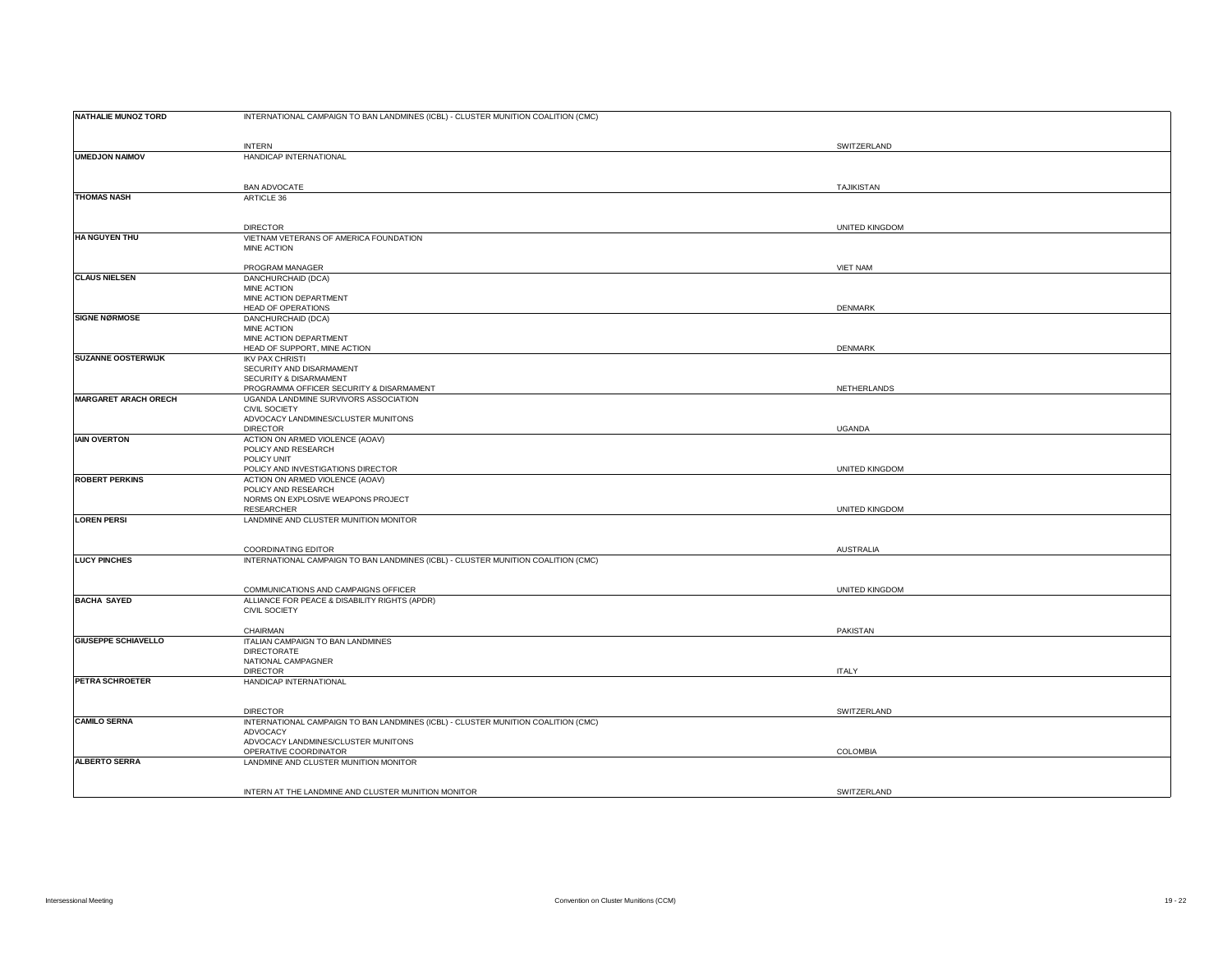| <b>FRANK SLIJPER</b>               | <b>IKV PAX CHRISTI</b>                                                            |                       |
|------------------------------------|-----------------------------------------------------------------------------------|-----------------------|
|                                    | SECURITY AND DISARMAMENT                                                          |                       |
|                                    | SECURITY & DISARMAMENT                                                            |                       |
|                                    | POLICY OFFICER SECURITY & DISARMAMENT                                             | NETHERLANDS           |
| <b>STEVEN SMITH</b>                | ACTION ON ARMED VIOLENCE (AOAV)                                                   |                       |
|                                    | CIVIL SOCIETY                                                                     |                       |
|                                    | DIRECTION MINE ACTION AND ARMED VIOLENCE REDUCTION (AVR)                          |                       |
|                                    | CEO                                                                               | <b>UNITED KINGDOM</b> |
| <b>AYMAN SOROUR</b>                | PROTECTION AGAINST ARMAMENTS                                                      |                       |
|                                    |                                                                                   |                       |
|                                    |                                                                                   |                       |
|                                    | <b>EXECUTIVE DIRECTOR</b>                                                         |                       |
| <b>PATRICK TEIL</b>                |                                                                                   | EGYPT                 |
|                                    | CLUSTER MUNITION COALITION (CMC)                                                  |                       |
|                                    |                                                                                   |                       |
|                                    | <b>FINANCE DIRECTOR</b>                                                           | <b>FRANCE</b>         |
| <b>RASHMI THAPA</b>                | HANDICAP INTERNATIONAL                                                            |                       |
|                                    | POLICY AND RESEARCH                                                               |                       |
|                                    |                                                                                   |                       |
|                                    | VICTIM ASSISTANCE                                                                 |                       |
|                                    | ADVOCACY RESEARCH COORDINATOR                                                     | <b>BELGIUM</b>        |
| ZUZANNA TITTENBRUN                 | INTERNATIONAL CAMPAIGN TO BAN LANDMINES (ICBL) - CLUSTER MUNITION COALITION (CMC) |                       |
|                                    | <b>ADMINISTRATION</b>                                                             |                       |
|                                    | OPERATIONS AND ADMINISTRATION COORDINATOR                                         | SWITZERLAND           |
| HILDEGARDE VANSINTJAN              | HANDICAP INTERNATIONAL                                                            |                       |
|                                    | ADVOCACY                                                                          |                       |
|                                    |                                                                                   |                       |
|                                    | ADVOCACY UNIT                                                                     |                       |
| <b>EVA VEBLE</b>                   | ADVOCACY OFFICER                                                                  | <b>BELGIUM</b>        |
|                                    | NORWEGIAN PEOPLE'S AID (NPA)                                                      |                       |
|                                    | MINE ACTION<br>HUMANITARIAN DEMINING                                              |                       |
|                                    | PROGRAMME MANAGER                                                                 | LEBANON               |
|                                    |                                                                                   |                       |
| <b>JELENA VICENTIC</b>             | ASSISTANCE ADVOCACY ACCESS - SERBIA                                               |                       |
|                                    |                                                                                   |                       |
|                                    | <b>EXECUTIVE DIRECTOR</b>                                                         | <b>SERBIA</b>         |
| <b>SUSAN B. WALKER</b>             | NONVIOLENCE INTERNATIONAL                                                         |                       |
|                                    |                                                                                   |                       |
|                                    |                                                                                   |                       |
|                                    | HUMANITARIAN AFFAIRS & DISARMAMENT ADVISOR                                        | SWITZERLAND           |
| <b>LUIS SILVESTRE WAMUSSE</b>      | THE MINES ADVISORY GROUP (MAG)                                                    |                       |
|                                    | MINE ACTION AND VICTIM ASSISTANCE AUTHORITY                                       |                       |
|                                    | VICTIM ASSISTANCE                                                                 |                       |
|                                    | NATIONAL COORDINATOR                                                              | MOZAMBIQUE            |
| <b>MARY WAREHAM</b>                | HUMAN RIGHTS WATCH                                                                |                       |
|                                    | ARMS DIVISION                                                                     |                       |
|                                    |                                                                                   | UNITED STATES OF      |
|                                    | ADVOCACY DIRECTOR                                                                 | AMERICA               |
|                                    |                                                                                   |                       |
| <b>DANISH DEMINING GROUP (DDG)</b> |                                                                                   |                       |
| <b>WILLIAM CHEMALY</b>             |                                                                                   |                       |
|                                    |                                                                                   |                       |
|                                    | <b>GENEVA REPRESENTATIVE</b>                                                      | SWITZERLAND           |
| <b>TAMMY HALL</b>                  | HEADQUARTERS                                                                      |                       |
|                                    | MINE ACTION DEPARTMENT                                                            |                       |
|                                    | GLOBAL MINE ACTION REPRESENTATIVE                                                 | DENMARK               |
|                                    |                                                                                   |                       |
| <b>DIGGER DTR</b>                  |                                                                                   |                       |
|                                    |                                                                                   |                       |
| <b>FRÉDÉRIC GUERNE</b>             |                                                                                   |                       |
|                                    |                                                                                   |                       |
|                                    | FOUNDER & GENERAL MANAGER                                                         | SWITZERLAND           |
| <b>GENTIEN PIAGET</b>              |                                                                                   |                       |
|                                    |                                                                                   |                       |
|                                    | HEAD OF OPERATIONS & TECHNICAL SUPPORT                                            | SWITZERLAND           |
| <b>PATRICK RAEBER</b>              |                                                                                   |                       |

**SERGE VERNIAU**

DEVELOPMENT ADVISOR

EOD & OPERATION ADVISOR

SWITZERLAND

SWITZERLAND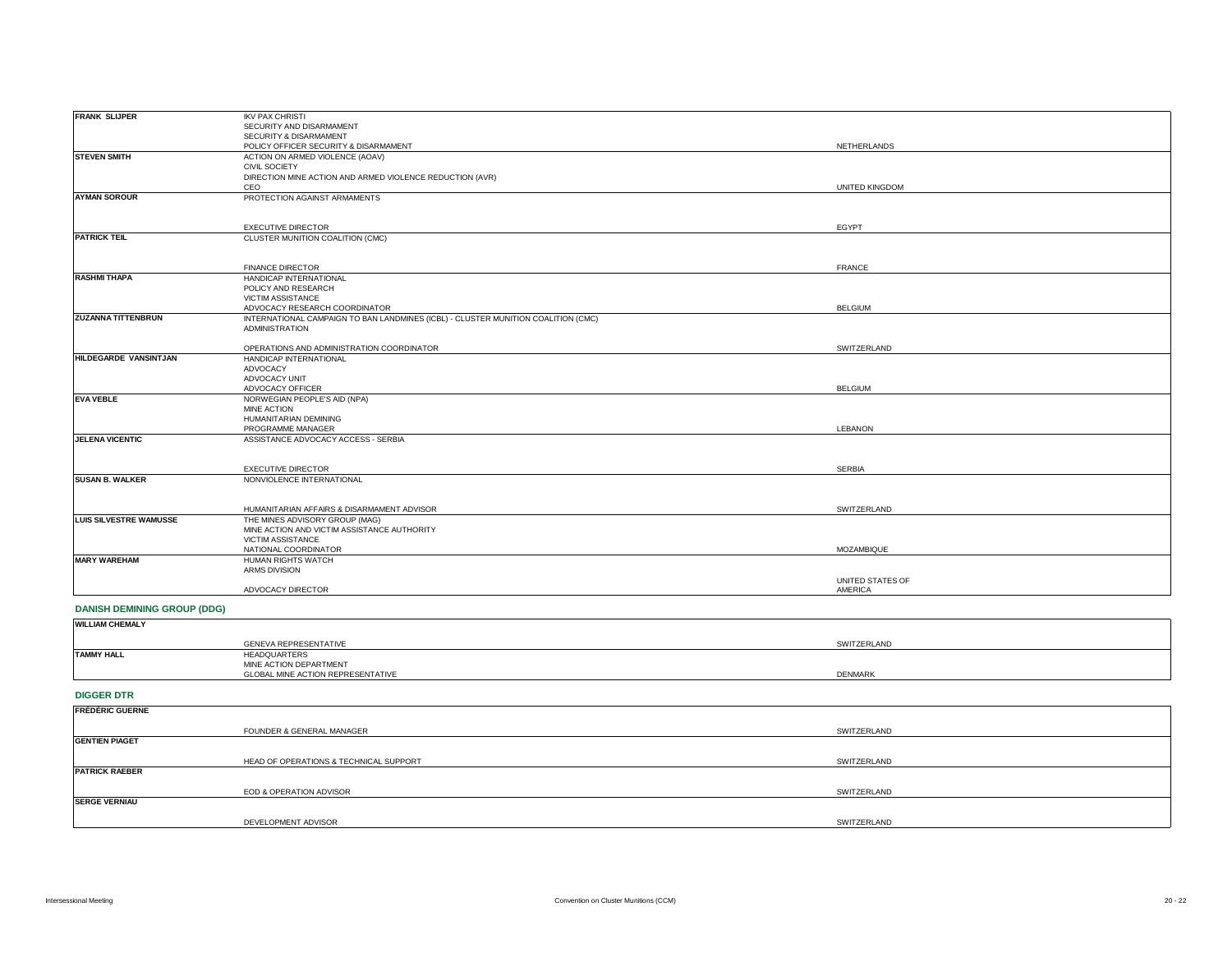#### **EUROPEAN UNION (EU)**

| ANNA MARGARETA ANDREASSON |                                     |             |  |
|---------------------------|-------------------------------------|-------------|--|
|                           | <b>INTERN</b>                       | SWITZERLAND |  |
| <b>VASILIKI GOUNARI</b>   |                                     |             |  |
|                           | COUNSELLOR IN CHARGE OF DISARMAMENT | SWITZERLAND |  |
| <b>ANDRAS KOS</b>         |                                     |             |  |
|                           | HEAD OF DISARMAMENT SECTION         | SWITZERLAND |  |

## **GENEVA INTERNATIONAL CENTRE FOR HUMANITARIAN DEMINING (GICHD)**

| <b>OLIVIER COTTRAY</b>  |                                     |             |
|-------------------------|-------------------------------------|-------------|
|                         | HEAD, MANAGEMENT CONSULTING         | SWITZERLAND |
| PEHR LODHAMMAR          |                                     |             |
|                         | HEAD, OPERATIONS CONSULTING         | SWITZERLAND |
| <b>FAIZ PAKTIAN</b>     |                                     |             |
|                         | ASSISTANT DIRECTOR                  | SWITZERLAND |
| <b>PASCAL RAPILLARD</b> |                                     |             |
|                         | HEAD, EXTERNAL RELATIONS AND POLICY | SWITZERLAND |
| <b>GUY RHODES</b>       |                                     |             |
|                         | DIRECTOR OF OPERATIONS              | SWITZERLAND |
| <b>STEFANO TOSCANO</b>  |                                     |             |
|                         | <b>DIRECTOR</b>                     | SWITZERLAND |
| <b>HALO TRUST</b>       |                                     |             |

#### HEADQUARTERS DESK OFFICER **ANDREW MOORE** UNITED KINGDOM

## **INTERNATIONAL COMMITTEE OF THE RED CROSS (ICRC)**

| <b>LOUIS MARESCA</b>  | <b>LEGAL DIVISION</b>      |             |
|-----------------------|----------------------------|-------------|
|                       | ARMS UNIT                  |             |
|                       | SENIOR LEGAL ADVISER       | SWITZERLAND |
| <b>ERIK TOLLEFSEN</b> | LEGAL DEPARTMENT           |             |
|                       | ARMS UNIT                  |             |
|                       | MILITARY TECHNICAL ADVISER | SWITZERLAND |

## **INTERNATIONAL FEDERATION OF RED CROSS AND RED CRESCENT SOCIETIES (IFRC)**

| $INV$ MH $IRE$ | PARTMENT<br>⋻⋀                                                                     |                                                                                                                                            |
|----------------|------------------------------------------------------------------------------------|--------------------------------------------------------------------------------------------------------------------------------------------|
|                | <b><i>ERATION</i></b><br><b>ATIONA</b><br><b>INTERNATI</b><br><b>DE</b><br>JINATOF | $\sim$<br>こハハレン<br>7FRI<br>the contract of the contract of the contract of the contract of the contract of the contract of the contract of |

## **LANDMINE AND CLUSTER MUNITION MONITOR**

| <b>NICK CUMMING-BRUCE</b> |                   |               |
|---------------------------|-------------------|---------------|
|                           | RESEARCHER/EDITOR | <b>FRANCE</b> |
| <b>MARION LODDO</b>       |                   |               |
|                           | RESEARCHER        | <b>FRANCE</b> |

### **OSCE OFFICE IN TAJIKISTAN**

| <b>AZAMJON SALOHOV</b>     | SECURITY AND DISARMAMENT<br>MINE ACTION PROGRAMME |                   |
|----------------------------|---------------------------------------------------|-------------------|
|                            | DE-MINING PROGRAMME ASSISTANT                     | <b>TAJIKISTAN</b> |
| <b>PARARTH SEWA SAMITI</b> |                                                   |                   |

#### CIVIL SOCIETY HUMAN RIGHTS PRESIDENT INDIA **ANKITA RAI**